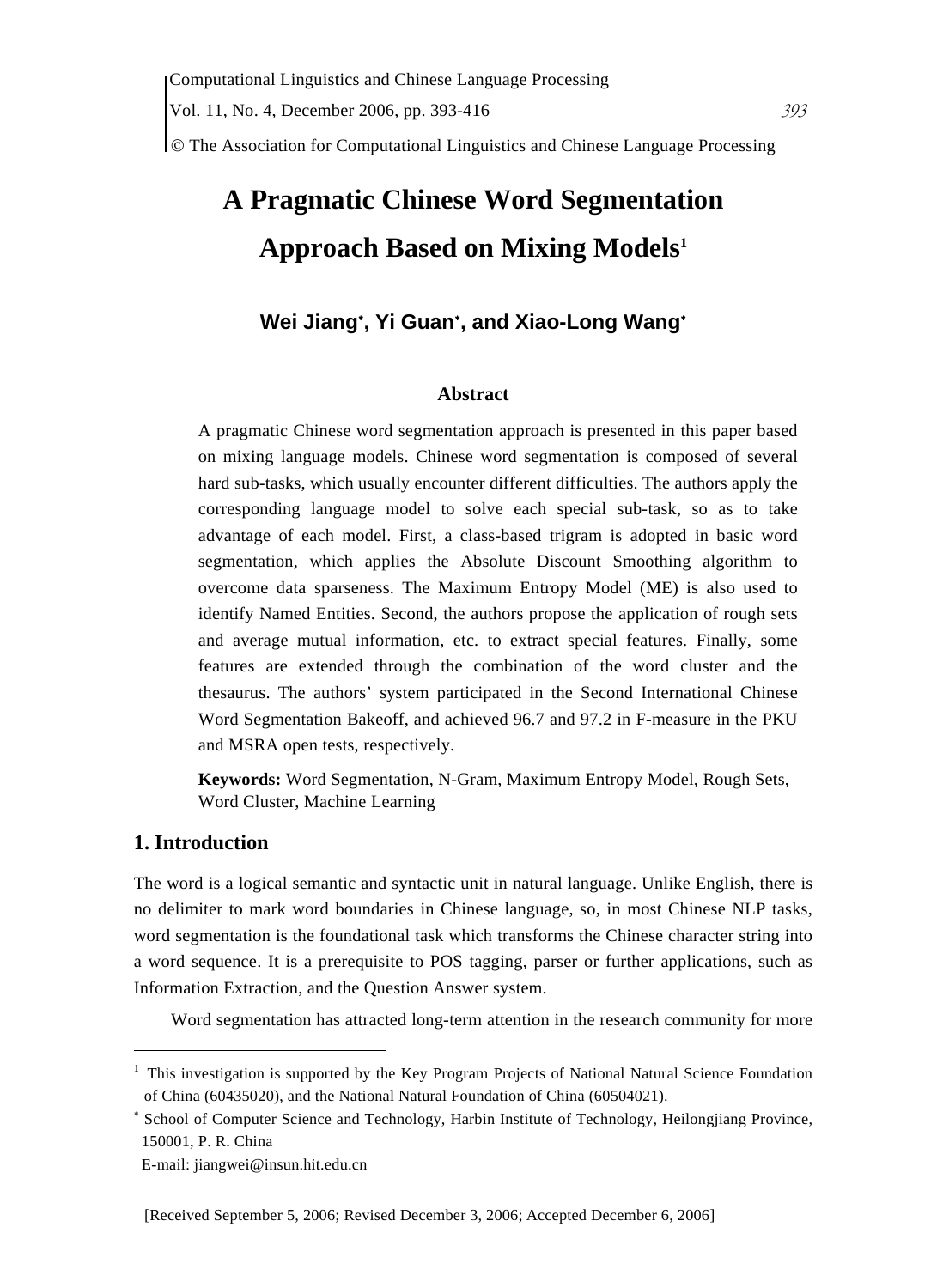than two decades. Various methods have been proposed, which fall into two main categories. The first category is made up of rule-based approaches that make use of linguistic knowledge. Cheng [1999] and Liang [1993] described Maximum Forward Match and Maximum Backward Match segmentation. Hockenmaier [1998] and Palmer [1997] used transformation-based error-driven learning. Wu [1998] combined segmentation with a parser and word segmentation became a by-product of the sentence parser. The second category is made up of statistical methods that make use of machine learning algorithms and training on corpus. The typical language model is n-gram [Gao 2002]. Zhang [2003] used the Hierarchical Hidden Markov Model (HMM). In addition, there are some other machine learning methods, such as EM [Peng and Schuurmans 2001], and the channel noise model [Gao 2003]. Sproat [1996] used the WFST method. At present, many state-of-the-art systems use hybrid approaches. Gao [2004] proposed a unified method via the class-based model, and Zhang [2003] presented a unified approach using the Hierarchical Hidden Markov Model. Xue [2003] used Maximum Entropy. Peng [2004] used the Conditional Random Fields model.

Though many methods have been proposed and many improvements have been achieved, as a challenge task, word segmentation is not well-performed. The disambiguation and the out-of-vocabulary (OOV) identification are the main bottlenecks. Due to Zipf's Law, the sparse data problem is rarely avoided, while this problem brings great difficulties in improving the performance of the disambiguation and OOV identification. A meaningful direction for exploration to overcome the sparse data problem is to collect more linguistic knowledge or features and incorporate them into the processing systems.

In this paper, the authors propose to solve the Chinese word segmentation task based on mixing models. The "No Free Lunch Theorem" and "Ugly Duckling Theorem" in Machine Learning theory have indicated that domain knowledge is essential for improving the processing performance. For this reason, different language models will be applied to solve each special sub-task, which is classified according to its linguistic phenomenon and the Natural Language Processing (NLP) technology used in the word segmentation. Another consideration is the pragmatic attribution, *e.g.* some successive processing may require different kinds of balance between precision and efficiency. So, this approach is a pragmatic one, which may incorporate several delicate processing modules, some of which can improve precision by introducing complicated models and utilizing more linguistic knowledge. However, this does result in a decrease in efficiency. Based on the assumption that more delicate linguistic knowledge or some fine linguistic statistical phenomenon can bring information gain to the segmentation task, the authors propose to apply Rough Set Theory and Average Mutual Information, etc. to extract complicated and long distance features. and the authors will also explore combining the word cluster and the thesaurus to extend the features so as to overcome the sparse data problem. This system participated in the Second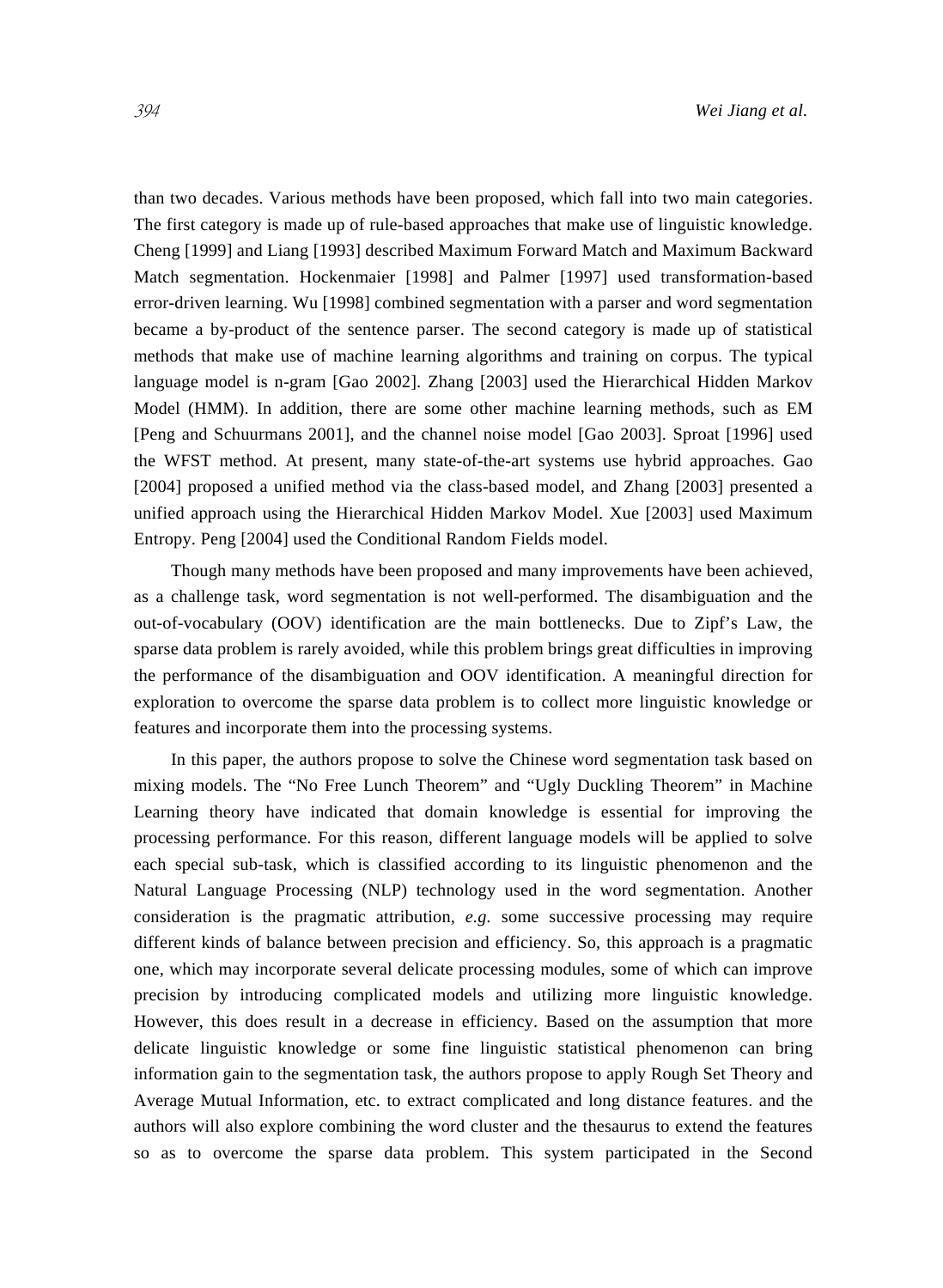International Chinese Word Segmentation Bakeoff (SIGHAN 2005), and a simplified version participated in the SIGHAN 2006.

Section 2 describes the structure of the system. Section 3 describes in detail Named Entity Recognition, which is one of the difficult tasks in word segmentation. Section 4 presents experimental results obtained with the authors' system. Finally, some conclusions will be drawn and direction for future work will be given in Section 5.

## **2. System Description**

All words in this system are categorized into five types: Lexicon words (LW), Factoid words (FT), Morphological derived words (MDW), Named entities (NE), and New words (NW). Table 1 shows the tag, description, and some examples for each word type.

| TAG        | Description                         | Examples                                                      |  |
|------------|-------------------------------------|---------------------------------------------------------------|--|
| <b>I</b> W | The word in the Lexicon             | 最近(recent),博士(doctor), 学位(degree)                             |  |
| FT         | Number, Date, Time etc.             | 2910, 46.12%, 2004年05月12日, 01:06                              |  |
| <b>MDW</b> | Morphological derived words         | 朋友们(friends), 高高兴兴(happily),<br>进出口(imports and exports)      |  |
| NE.        | Named Entities                      | 孙桂平(Sun Gui-Ping), 哈尔滨(harbin)                                |  |
| <b>NW</b>  | The other OOV except FT,<br>MDW, NE | 海风牌(sea breeze brand), 古典式<br>(classical), 景观灯(sighting lamp) |  |

*Table 1. The tag, description and examples for each word category* 

To the sentence "同学们下午两点三十分到孙桂平家做客" (Some students visit Sun Gui-Ping in his home at 2:30 p.m.), the segmentation result is " $\{\Box \cong \Uparrow \Box \text{MR}_S \text{Suffix}\}\$ 两点三十分/[TIME]} {到} {孙桂平/[PER]} {家} {做客}". where the word "同学们 /[MR\_Suffix]" is a morphologically derived word, and "下午两点三十分/[TIME]" is a factoid word, all of which can be detected by Segmentation module while "孙桂平/[PER]" is a named entity, and detected in NE Recognition module. Figure 1 shows the structure of this system.

The input character sequence is converted into one or several sentences, which is the basic dealing unit. The internal encoding is UNICODE, and the "Code Convert" module is used to convert the permitted encoding, such as GB2312 and BIG5, into UNICODE. "Basic Segmentation" is used to deal with the LW, FT, MDW words, and "Named Entity Recognition" is used to detect NW words. The authors adopt the New Word Detection algorithm to detect suffix-based new words. The "Disambiguation" module is performed to classify complicated ambiguous words, and all the above results are connected to the final result, namely "word sequence", which is denoted by XML format. The sequence of each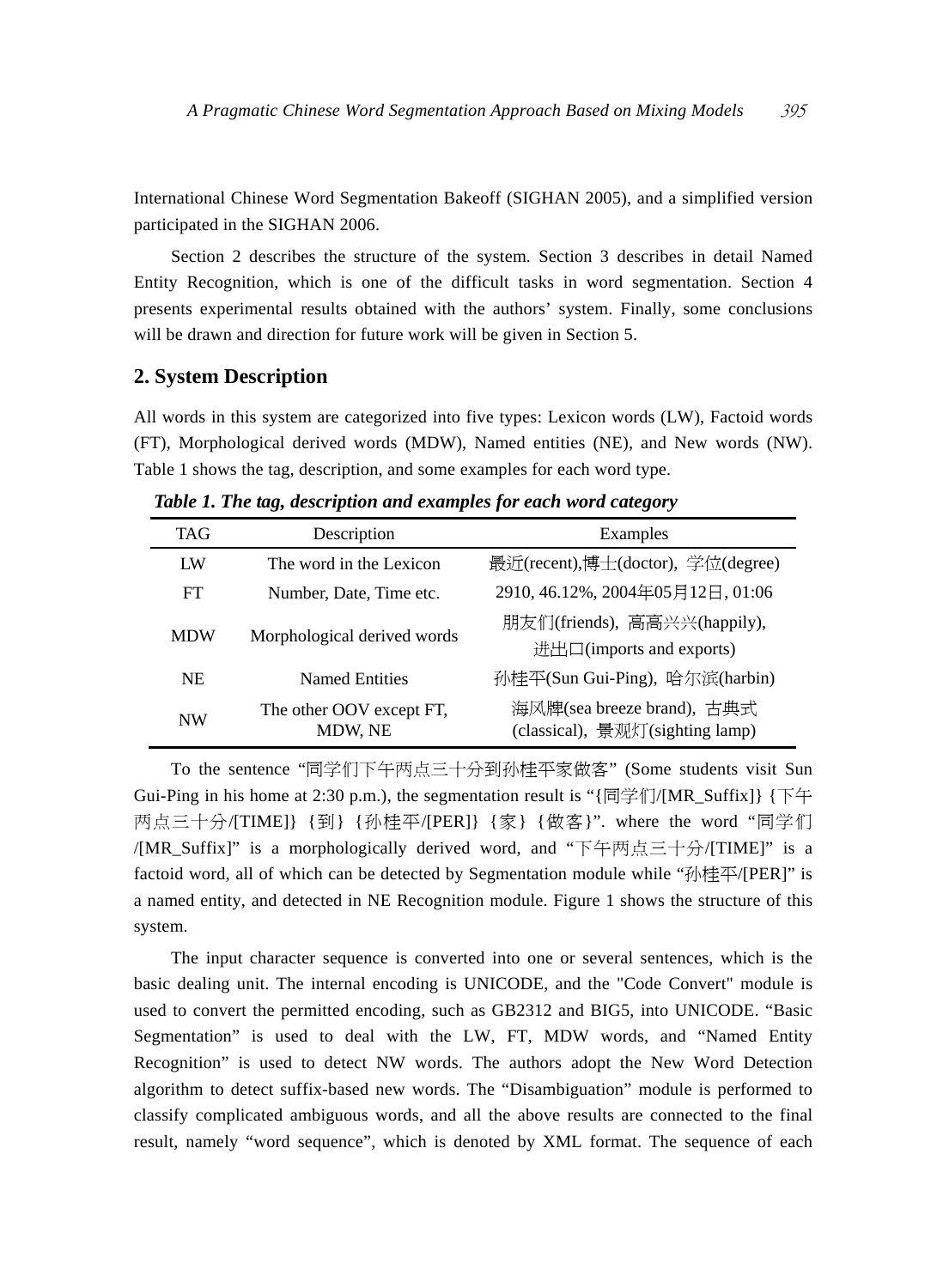

applied component is decided by the performance of the system. In the following part of this section, the authors will detail the basic theory and the implementation of the system.

*Figure 1. The structure of the proposed system* 

# **2.1 Trigram and Smoothing Algorithm**

The authors apply the Trigram model to the word segmentation task [Jiang 2005; Jiang 2007], and make use of the Absolute Discount Smoothing algorithm to overcome the sparse data problem.

The Trigram model is used to convert the sentence into a word sequence. Let  $\mathbf{w} = w_1$  $w_2$  ... $w_n$  be a word sequence, then the most likely word sequence w<sup>\*</sup> in Trigram is:

$$
\mathbf{w}^* = \arg \max_{w_i w_2 \cdots w_n} \prod_{i=1}^n P(w_i \mid w_{i-2} w_{i-1}), \qquad (1)
$$

where let  $P(w_0|w_2 w_1)$  be  $P(w_0)$  and let  $P(w_1|w_1 w_0)$  be  $P(w_1|w_0)$ , and  $w_i$  represents LW or a type of FT or MDW. In order to search for the best segmentation way, all the word candidates are filled into the word lattice [Jiang 2006B], as shown in Figure 2, and the Viterbi algorithm is used to search for the best word segmentation path over the built word lattice.



*Figure 2. The class-based word lattice in the segmentation task* 

FT and MDW need to be detected when constructing a word lattice (detailed in section 2.2). The data structure of the lexicon can affect the efficiency of word segmentation, so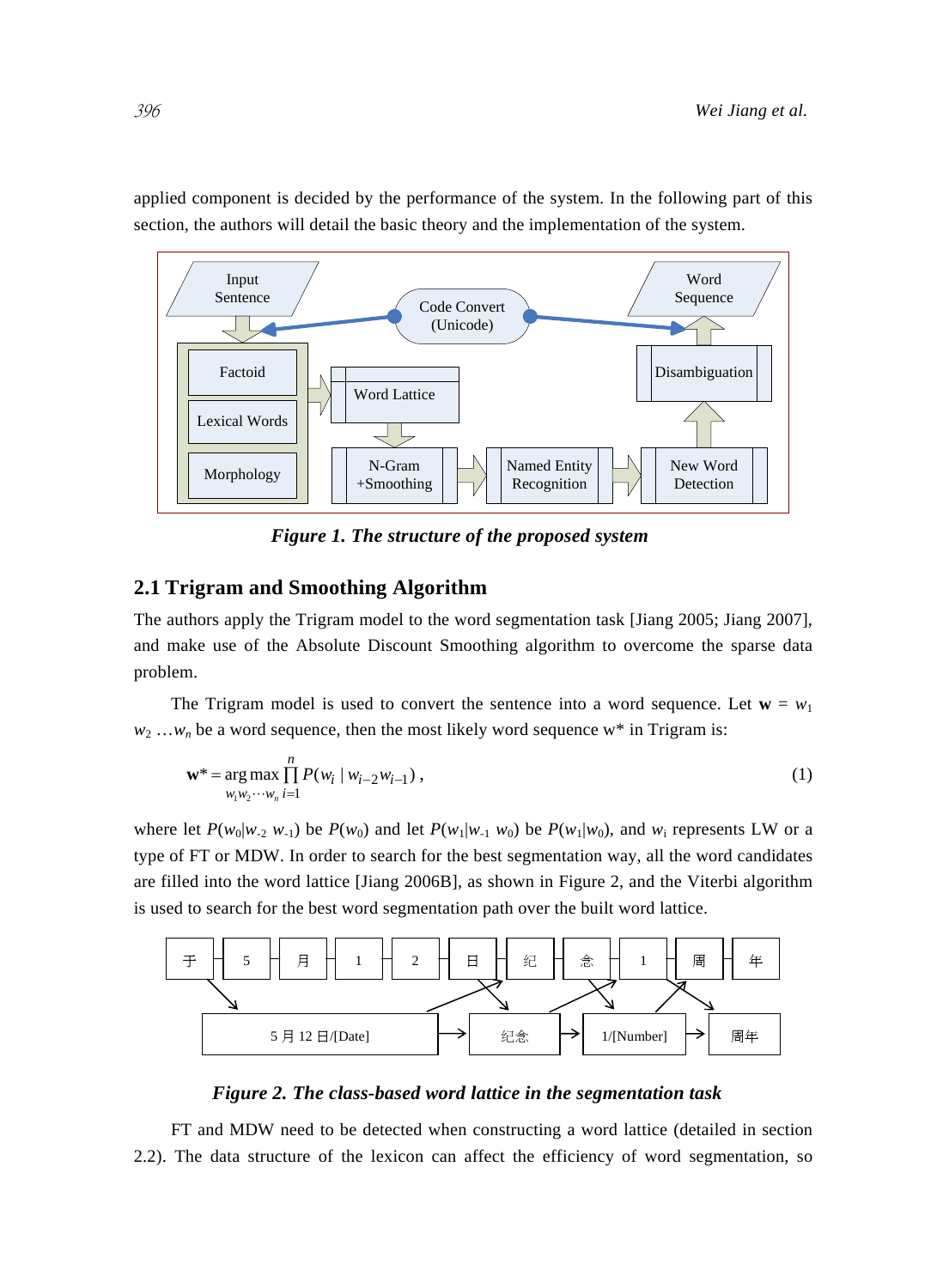lexicon words are represented as a set of TRIEs, which are tree-like structures. Words starting with the same character are represented as a TRIE, where the root represents the first Chinese character, and the children of the root represent the second character, and so on (detailed in section 2.3).

When searching a word lattice, there is a zero-probability phenomenon due to the sparse data problem. For instance, if there is no co-occurrence pair "我们/吃/香蕉"(we eat bananas) in the training corpus, then  $P(\overline{\Phi}$ 蕉|我们, 吃) = 0. According to formula (1), the probability of the whole candidate path, which contains "我们/吃/香蕉", is zero as a result of the local zero probability. In order to overcome the sparse data problem, this system has applied the Absolute Discounting Smoothing algorithm [Chen 1999].

$$
N_{1+}(w_{i-n+1}^{i-1}\bullet) = \{w_i : c(w_{i-n+1}^{i-1}w_i) > 0\} \tag{2}
$$

The notation  $N_{1+}$  is meant to evoke the number of words that have one or more counts, and the  $\bullet$  is meant to evoke a free variable that is summed over. The function  $c()$  represents the count of one word or the co-occurrence count of multi-words. In this case, the smoothing probability can be calculated by the Equation 3.

$$
p(w_i | w_{i-n+1}^{i-1}) = \frac{\max\{c(w_{i-n+1}^i) - D, 0\}}{\sum_{w_i} c(w_{i-n+1}^i)} + (1 - \lambda) p(w_i | w_{i-n+2}^{i-1})
$$
(3)

where

$$
1 - \lambda = \left(\frac{D}{\sum_{w_i} c(w_{i-n+1}^i)} N_{1+}(w_{i-n+1}^{i-1} \bullet)\right)
$$
 (4)

In this trigram model, the maximum *n* may be 3. A fixed discount  $D(0 \le D \le 1)$  can be set through the deleted estimation on the training data. They arrive at the estimate

$$
D = \frac{n_1}{n_1 + 2n_2} \tag{5}
$$

where  $n_1$  and  $n_2$  are the total number of n-grams with exactly one and two counts, respectively [Jiang 2006B; Jiang 2007].

After basic segmentation, some complicated ambiguous segmentation can be further disambiguated. In the Trigram model, only the previous two words are considered as context features, while in disambiguation processing (detailed in section 2.4), one can use the Maximum Entropy Model-fused features [Jiang 2006A] or a rule-based method.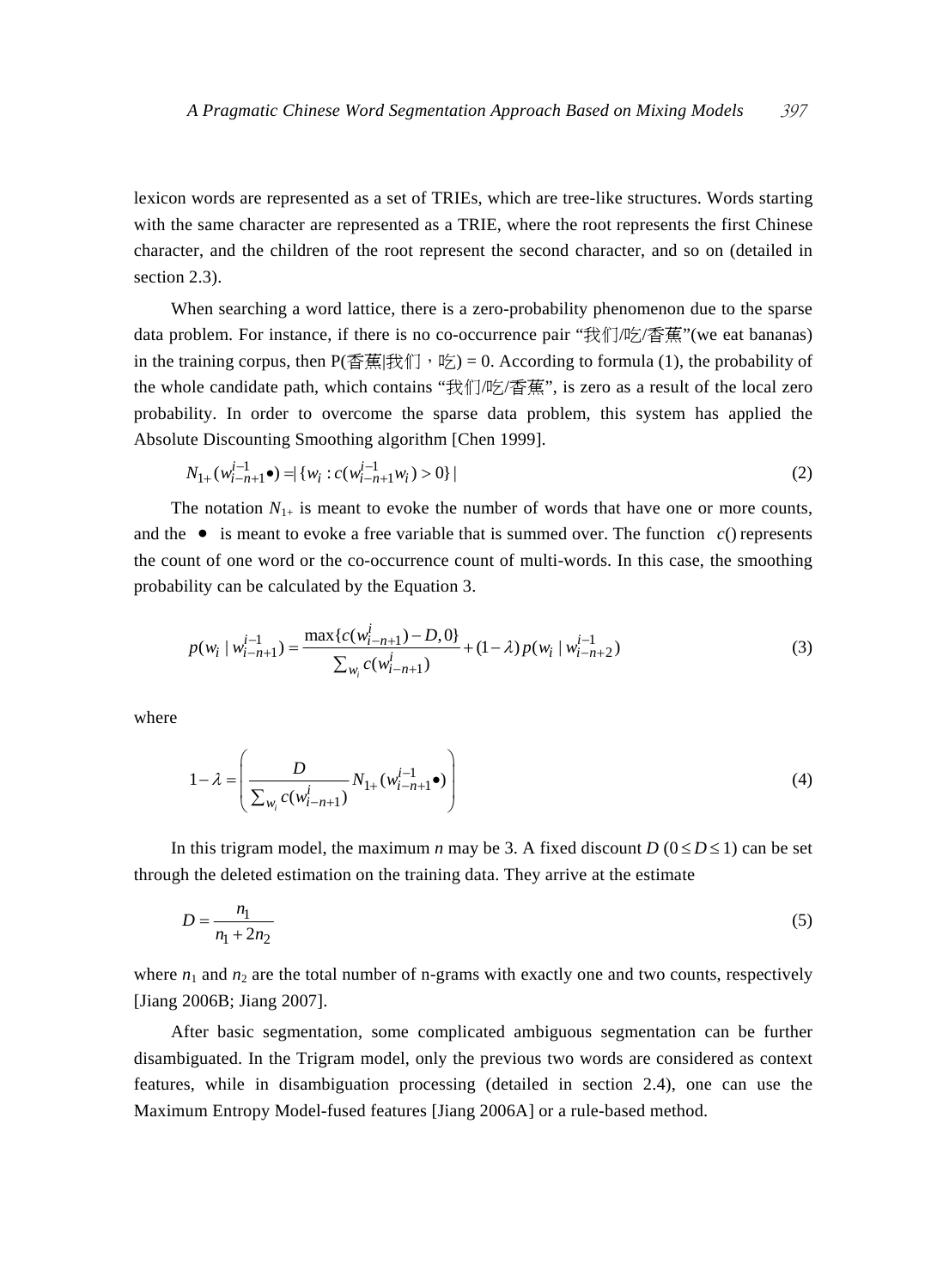## **2.2 Factoid and Morphological Words**

As all of the Factoid words can be represented as regular expressions, the detection of factoid words can be achieved by Finite State Automaton (FSA).The categories of factoid words, which can be detected [Jiang 2006B; Jiang 2006D] by this system, are shown in Table 2.

| FT type | Factoid word description    | Examples                               |
|---------|-----------------------------|----------------------------------------|
| Number  | Integer, percent, real etc. | 2203, 25.78%, 零点五, 20.542              |
| Date    | Date                        | 2004年5月12日, 2004-06-06                 |
| Time    | Time                        | 8:00, 十点二十分, 晚上 6 点                    |
| English | English word,               | Hello, How, are, you                   |
| www     | Website, IP address         | http://www.hit.edu.cn; 192.168.140.133 |
| email   | Email                       | jiangwei@insun.hit.edu.cn              |
| phone   | Phone, fax                  | +86-451-86413322; (0451)86413322       |

*Table 2. Factoid word categories* 

Deterministic FSA (DFA) is efficient because a unique "next state" is determined when given an input symbol and the current state. However, it is common for a linguist to write rules, which can be represented directly as a non-deterministic FSA (NFA), *i.e.* which allow several "next states" to follow a given input and state.

Since every NFA has an equivalent DFA, an FT rule compiler was build to convert all the FT generative rules into a DFA [Jiang 2007]. The rule description is in Table 3.

# *Table 3. The demonstration of partial ELUSLex rules*

| $\langle \text{digit} \rangle \rightarrow [0.9] \mid [09];$                                | //define Arabic numerals   |
|--------------------------------------------------------------------------------------------|----------------------------|
| $\langle$ integer> ::= $\{\langle$ digit>+};                                               | // define Arabic Integer   |
| <real> ::= <integer>(.  ·    点)<integer>; // decimal fraction</integer></integer></real>   |                            |
| $\langle day \rangle \rightarrow \langle integer \rangle \exists$ ;                        | $\frac{1}{2}$ define day   |
| $\langle \text{month} \rangle \rightarrow \langle \text{integer} \rangle$ = \;             | $\frac{1}{2}$ define month |
| <year> -&gt; <digit> <integer>年;</integer></digit></year>                                  | // define year             |
| $\langle date \rangle ::= \langle year \rangle \langle month \rangle \langle day \rangle;$ | // define date             |

 In order to provide a kind of convenient and powerful description ability, some meta descriptions are assigned to the meta language.

- $\checkmark$  Permitted meta rules:  $\langle$ Non-terminator $\rangle$ , terminator, {Loop block}, {Loop block+}, {Loop block\*}, [Range block] (e.g. [a..z], ["a".."z"]), |, (Optional block), (Optional block  $+$ ), (Optional block  $*$ ).
- $\checkmark$  Transferred meaning : if the token in the meta rule is the terminator, one needs to transfer its meaning, so one can use double quotation marks to bracket the terminator when it present ambiguity. *e.g*. "(", "|", ")".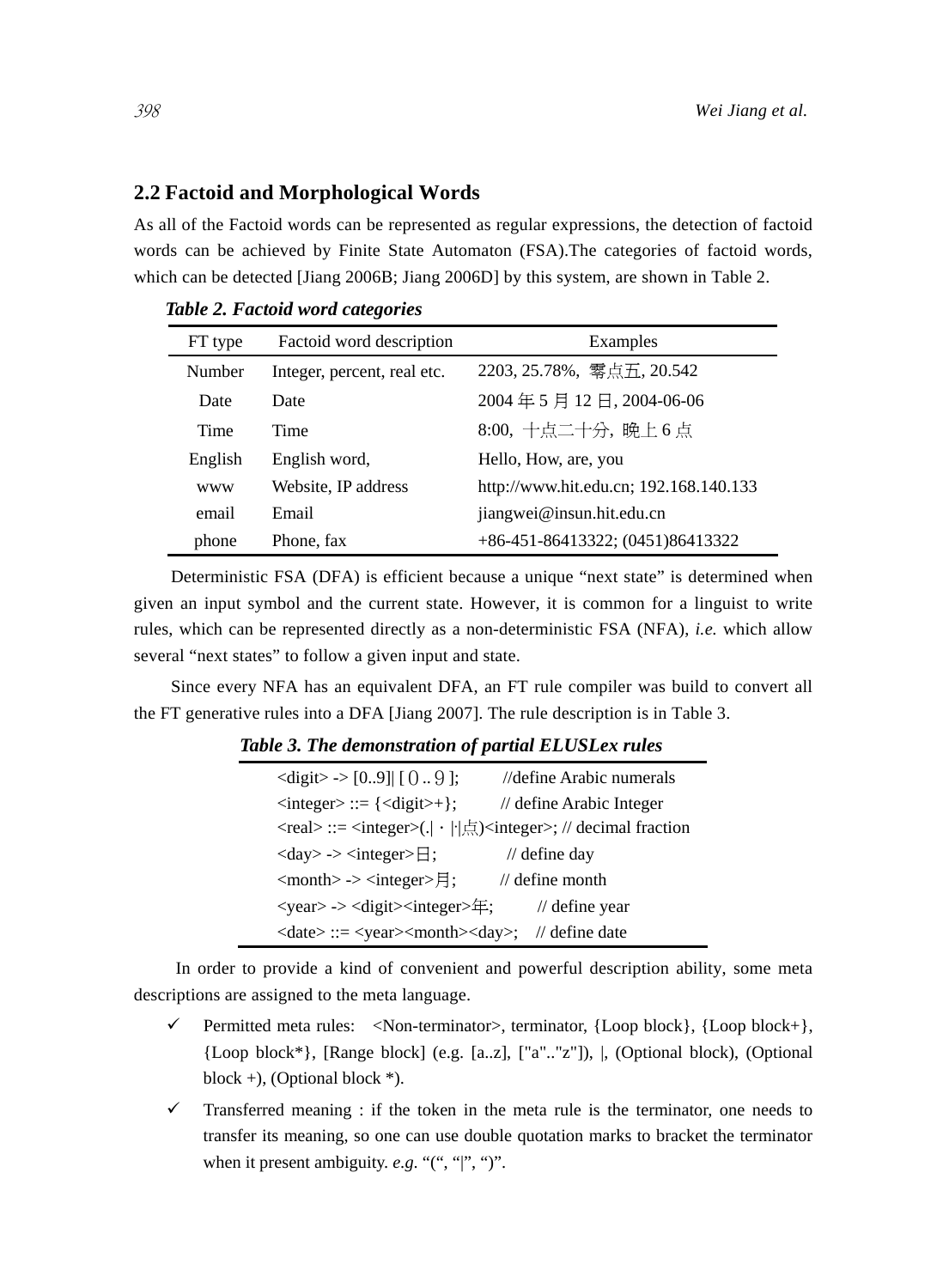$\checkmark$  Rule type: "->" is a temporary generative rule, and "::=" is a real generative rule or a detected rule. This method makes the rule easily written.

The authors built an FT rule compiler to convert all the FT generative rules into a DFA. Obviously, this method makes the system easy to be transferred into a different word segmentation definition, such as from PKU to MSRA. In fact, the authors have used it in SIGHAN 2005 and SIGHAN 2006. Correspondingly, the DFA is represented by the matrix [Jiang 2007], and a run API is provided to make this method easily used. FT detection is important in building the word lattice in word segmentation and also important in the POS tagging task.

The proposed system tries to deal with five main categories of morphologically derived words in real application, the same as Wu [2003] and Gao [2004]: 1) Affixation : 老师们 (teachers), 朋友们(friends); 2) Reduplication: 高高兴兴(happily); 3) Splitting:玩会球(play ball for a while),洗了澡(already wash), 吃了饭(already ate); 4) Merging: "进出口" comes from "进口" (importation) and "出口"(exportation); 5) Head Particle: "走出去"comes from "走"(walk) and " $H\ddot{\pm}$ "(out).

The authors collate the possible MDW into a morphological dictionary from a large corpus, according to the morphological categories mentioned above. Then, some manual selections are needed to select fitting MDW words. As the segmentation specifications of all kinds of corpora are usually different, one needs to collect the corresponding MDW words.

## **2.3 The Data Structure of Lexicon**

The data structure of a lexicon affects the efficiency of word segmentation, as the word candidate in the word lattice is generated through searching the lexicon. When given a sentence string, the candidate comes from matching the substring (starting from the current Chinese character), and judging whether this substring exists in the lexicon. The authors represent lexicon words as a set of TRIEs, which is a tree-like structure. Words starting with the same character are represented as a TRIE, where the root represents the first Chinese character, and the children of the root represent the second characters, and so on, as shown in Figure 3.

The lexical word starts from the "Start state", and ends in the "End state". When matching the input sentence and generating the word candidate in the word lattice, each time "End State" is passed, a word candidate is formed and the properties of the current word represented in the "End State" are filled into word lattice.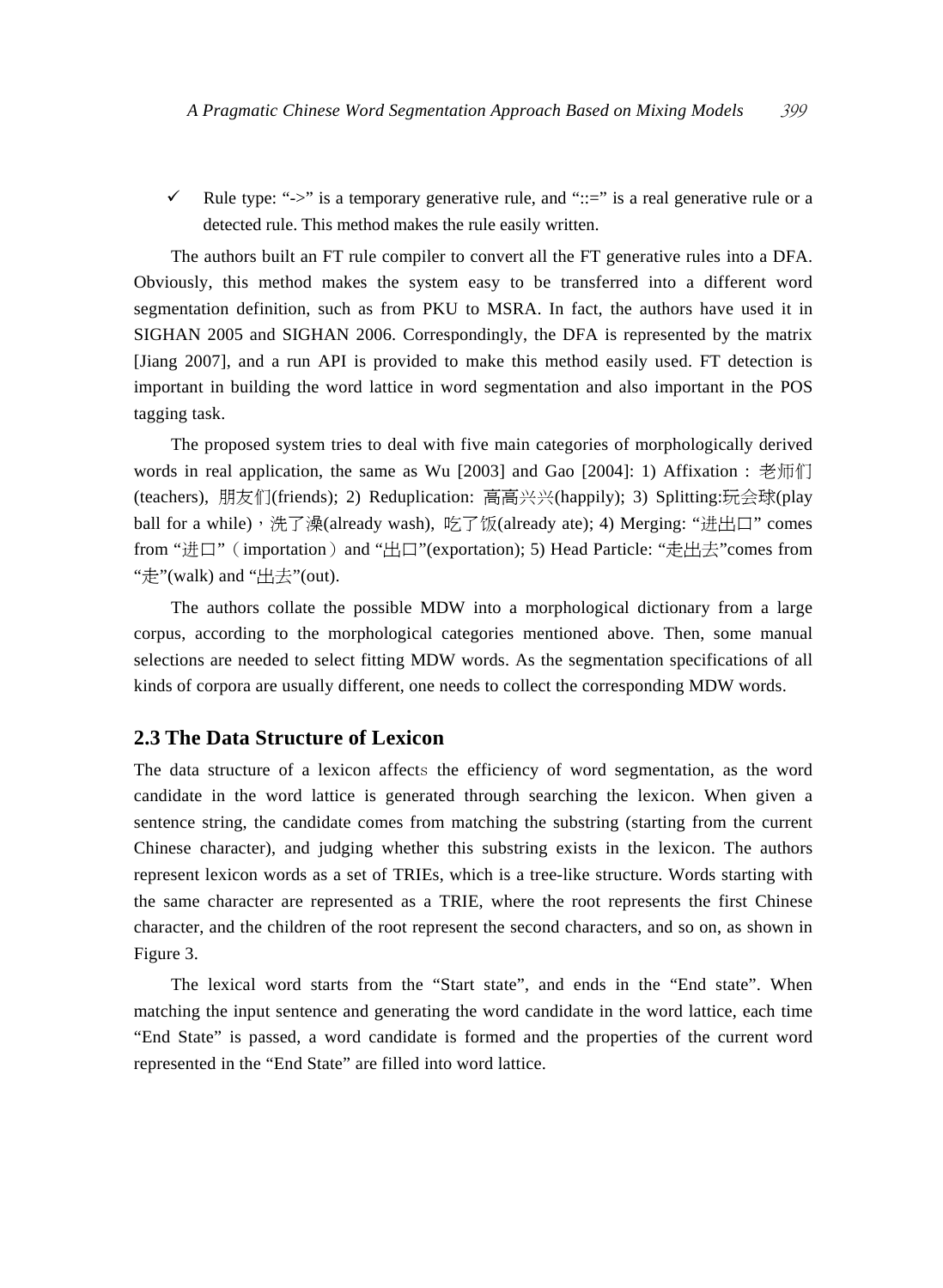

*Figure 3. The example of data structure in the lexicon (TRIEs)* 

Since each Chinese character in the input sentence needs to match the word candidate, the authors build many TRIEs, as shown in Figure 3, to form a lexicon. The example in Figure 3, "社会主义" (socialism), is a word, and this tree is used to match the candidate from the start to the end in the sentence. If one constructs a word lattice in the opposite direction, the tree needs to be built correspondingly, *e.g*. "义主会社". This data structure can improve speed in generating the word lattice.

#### **2.4 The Disambiguation**

It is necessary to effectively exploit the context in the disambiguation process. The authors have proposed using rough sets to extract complicated features and long distance features for disambiguation, which has been reported in previous work [Jiang 2006A]. In that paper, the authors proposed introducing a variable precision Rough Set in feature extraction, in order to acquire a balance of features in disambiguation processing, along with attempting to process complicated and consecutive ambiguity segmentation in the paper. In this paper, the ambiguity segmentations come from the error-total results after evaluating the system.

In Rough Set theory, knowledge is represented via relational tables. An Information System can be defined as follows:  $I = (U, A, V_a, f_a)_{a \in A}$ , where *U* is a non-empty set of objects; *A* is a non-empty set of attribute *a* 's; for each attribute  $a \in A$ , there is an attribute value  $V_a$  set and an information function  $f_a: U \to V_a$ . An equivalence  $\theta$  on set *U* is called an indiscernible relation, and lower approximation for an object set  $X \subseteq U$  is defined as  $X\theta = \{ \theta x : \theta x \subseteq X \}$ . However, this formula is too strict to fit the requirements of Natural Language Processing. For this reason, the concept of <sup>α</sup> *-approximation* is provided:  $\underline{X}\theta(\alpha) = \bigcup \left\{\theta x : \frac{|\theta x \cap X|}{|\theta x|}\right\}$  $\theta(\alpha) = \bigcup \left\{ \theta x : \frac{|\theta x \cap X|}{|\theta x|} \ge \alpha \right\}$ , where  $\alpha$  is an external parameter [Jiang 2006A].

When extracting features,  $\alpha$ -Approximation will probably cause unbalanced support, since each segmentation of the ambiguities possibly has disproportionate distribution. In order to let all the features that were added in provide more evidence in guiding toward the correct segmentation,  $\lambda$ -Approximation is introduced in this model. Let filter parameter  $\alpha_d \in [0,1]$ ,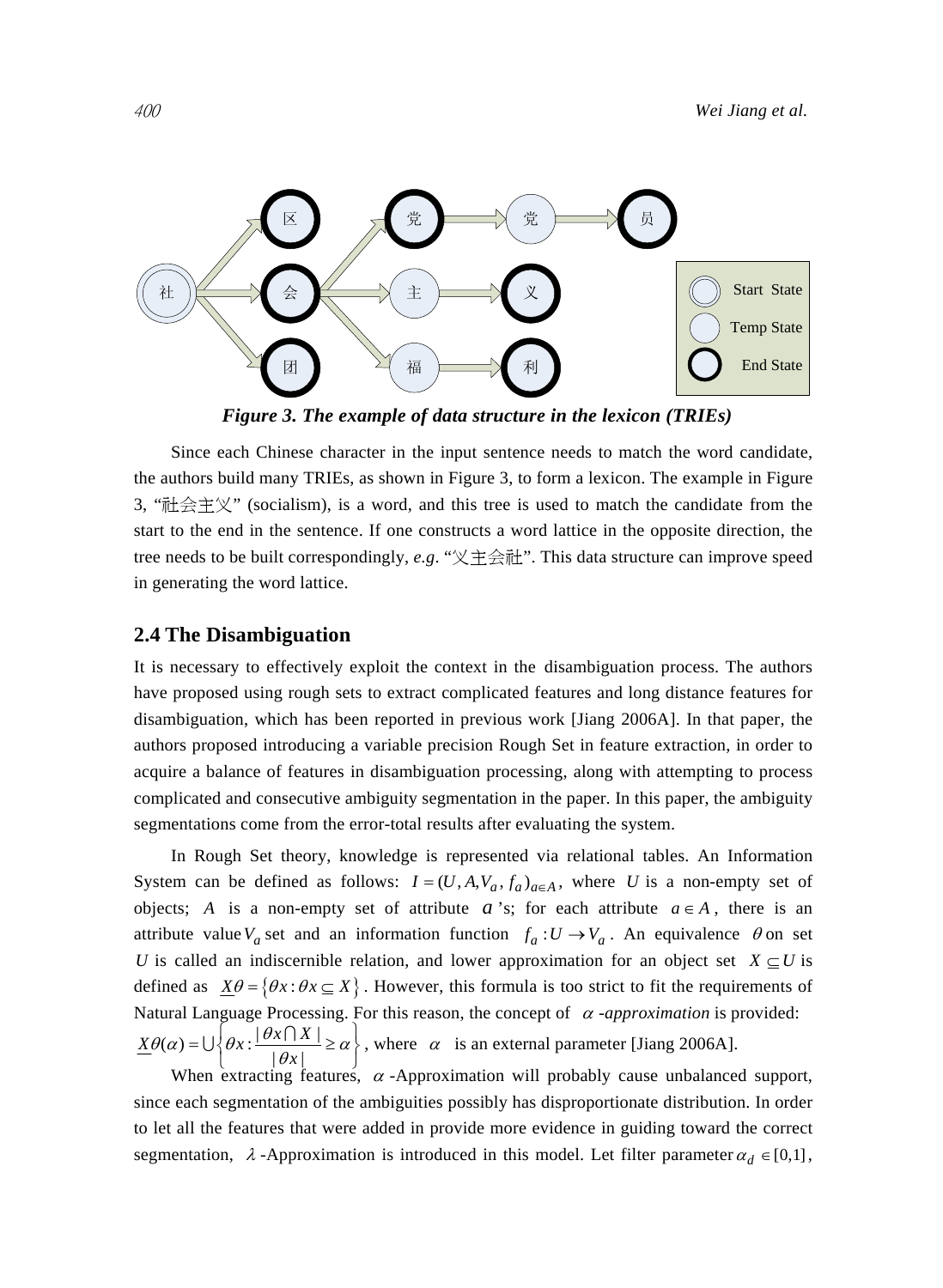and the n-order rough rule set of keyword *t* be noted as  $R_t^n$ , then  $R_t^n \in G_{t,n}$ , and defined as:  $R_t^n = \left\{ r \in G_{t,n} \mid r \in \underline{X}_{d,\theta}^{(i)}(\alpha_d) \right\}$ , where  $n = |A_f| - 1$ ,  $i \in [1, K]$  and  $G_{t,n}$  represents generalized LIT. In  $G_{t,n}$ , indiscernible objects are merged, the objects of each equivalence classes are counted and potential rule precision is calculated. If one lets each  $\alpha_d$  have the same value, namely, let  $\alpha_d = \alpha$  to the decision attribute d, then  $\lambda$ -Approximation will revert back to the conventional definition of  $\alpha$  -Approximation.

In order to make effective use of contextual knowledge, the authors adopt the Maximum Entropy model (ME), which is a conditional probabilistic model, and relax the feature independent assumption. Disambiguation is regarded as a classifying problem in ambiguous words by the Maximum Entropy model, which is defined over *H×T* in segmentation disambiguation, where *H* is the set of possible contexts around the target word that will be tagged, and *T* is the set of allowable tags. Then, the model's conditional probability is defined as:

$$
p(t|h) = \frac{p(h,t)}{\sum_{t' \in T} p(h,t')}
$$
\n
$$
(6)
$$

where,

$$
p(h,t) = \pi \mu \prod_{j=1}^{k} \alpha_j^{f_j(h,t)}
$$
\n<sup>(7)</sup>

It has been pointed out that two kinds of ambiguities were dealt with. One is the simple two categories problem, such as "从/小学"(from elementary school) and "从小学"(study since youth), where the tags are 0 and 1; here 0 represents the first segmentation and 1 represents the second. *H* includes the near context and long distance context. The former is comprised of two words around the target word, and the latter features can be obtained by Average Mutual Information, Information Gain, etc.

In fact, a rough statistical result showed that the "one segmentation error" occupied more than 90% of all errors when not considering the errors caused by Named Entity Recognition. Here, "one segmentation error" means that the segmentations surrounding this segmentation error are correct. So, the authors focus on "one segmentation error", which may be seen in two types of Chinese segmentation ambiguities: overlapping ambiguity and combining ambiguity.

Rough rule features are added in the ME model as a new kind of feature:

$$
f_j(a,b) = \begin{cases} 1 & \text{if } ((w = KeyWord) \text{ and } (A_f(r) = b) \text{ and } (a = d)) \\ 0 & \text{others} \end{cases}
$$
(8)

where the formula  $A_f(r) = b$  represents that the conditional attribute of *r* can be reconstructed in the current context, and  $a = d$  represents the decision attribute of *d* is equal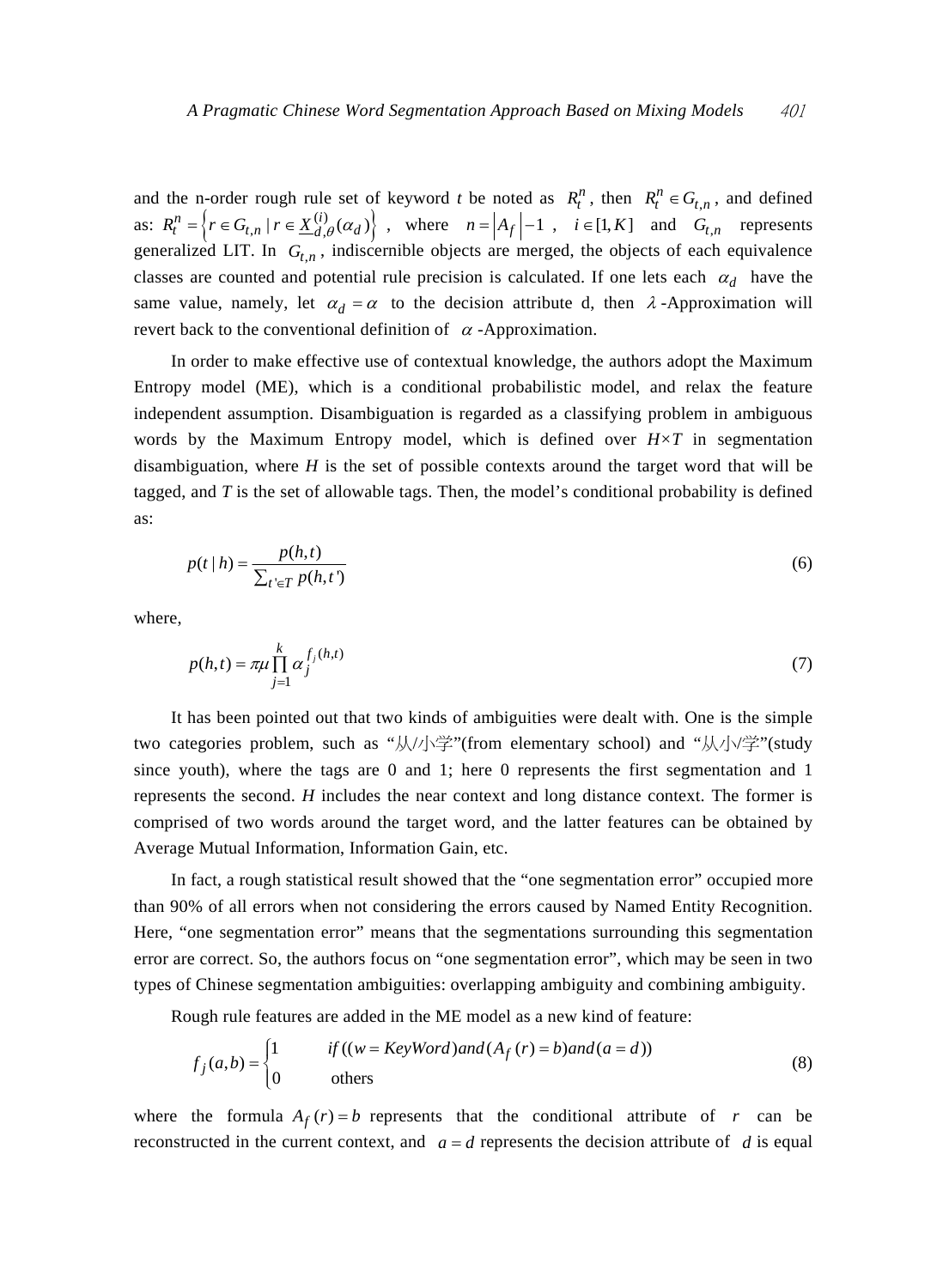to the tag of ambiguous word. (More details were reported in the paper "[Jiang 2006A]".)

## **2.5 The Suffix Based New Word Detection**

New word (NW) in this system refers to the out-of-vocabulary word that isn't an FT word, MDW word or NE word. The authors do not try to detect all the NW words, since the precision is not satisfactory based on the existing methods in some applications.

On the other hand, in some applications, it is meaningful to recognize some special new words. For instance, "景观+灯" (sightseeing light), "海风+牌" (Sea Breeze brand). Since some prefixes or some suffixes are paid attention to by this system, such as " $\mathbb{R}/\mathbb{R}$  +  $\mathcal{H}$ "(modernization), "x +  $\pm \overrightarrow{x}$ "(x + way), "x +  $\overrightarrow{x}$ "(x + light), the authors propose to apply a variance algorithm to acquire the prefix or suffix candidate, leaving some minor manual selections possibly required. Hereafter, this paper takes the suffix as an instance, and collects the new words, *e.g*. "日光+灯" (sunlight), "霓虹+灯" (neon light), "景观+灯" (sightseeing light), etc. Table 4 illustrates the method.

|                               |                          |          |          | . .               |
|-------------------------------|--------------------------|----------|----------|-------------------|
|                               | $S_1$                    | $S_2$    | $\cdots$ | $S_{m}$           |
|                               |                          | $c_{21}$ | $\cdots$ |                   |
| $\mathbf{W}_1$ $\mathbf{W}_2$ | $c_{11}$<br>$c_{12}$<br> | $c_{22}$ | $\cdots$ | $S_{m1}$ $S_{m2}$ |
| .                             |                          | .        | $\cdots$ | $\cdots$          |
| $\mathbf{W}_{\rm n}$          | $c_{1n}$                 | $c_{2n}$ | $\cdots$ | $S_{mn}$          |

*Table 4. The variance method to obtain the suffix* 

Use  $S_1...S_m$  to represent m candidate suffixes,  $W_1...W_n$  represent n remained word with the suffix being razed. *e.g.* S<sub>1</sub> is " $\sqrt{x}$ " (light), then W<sub>1</sub> represents " $\frac{1}{3}$  W<sub>1</sub>" (sightseeing), W<sub>1</sub>S<sub>1</sub> is the  $W_1+S_1=$ "景观灯" (sightseeing light). Now, suppose  $C_{xy}=Count(S_x,W_y)^2$ , and  $N_{xy}$  is the existence of a co-occurring pair  $(S_x, W_y)^3$ , then, one gets the following formula:

$$
CV(S_x)=\textstyle\sum_{i=1}^mN_{xi}\;,\;\;Sum(S_x)=\textstyle\sum_{i=1}^mC_{xi}\;,\;avg(S_x)=Sum(S_x)/CV(S_x),
$$

 $p_{xi}=C_{xi}/Sum(S_x), V_{xi}=p_{xi}*(C_{xi} - avg(S_x))*(C_{xi} - avg(S_x))$ 

So, the variance V  $(S_x) = \sum_{i=1}^{m} V_{xi}$ .

 $\overline{a}$ 

Besides the variance, one also needs to consider two other factors: (1) the occurrence count in the corpus; (2) the type count that this suffix has constructed words in the lexicon. By considering the above two factors in Sighan2005 evaluation [Jiang 2005], the researchers selected 25 new word suffixes, *e.g.* 制 (method), 牌(brand), 型 (type)、式 (way). These

<sup>&</sup>lt;sup>2</sup> Here, Count(x,y) represents taking count of the co-occurrence of pair (x,y).

<sup>&</sup>lt;sup>3</sup> Namely, if  $C_{xy}$ >0 then  $N_{xy}$  is 1, else  $N_{xy}$  is 0.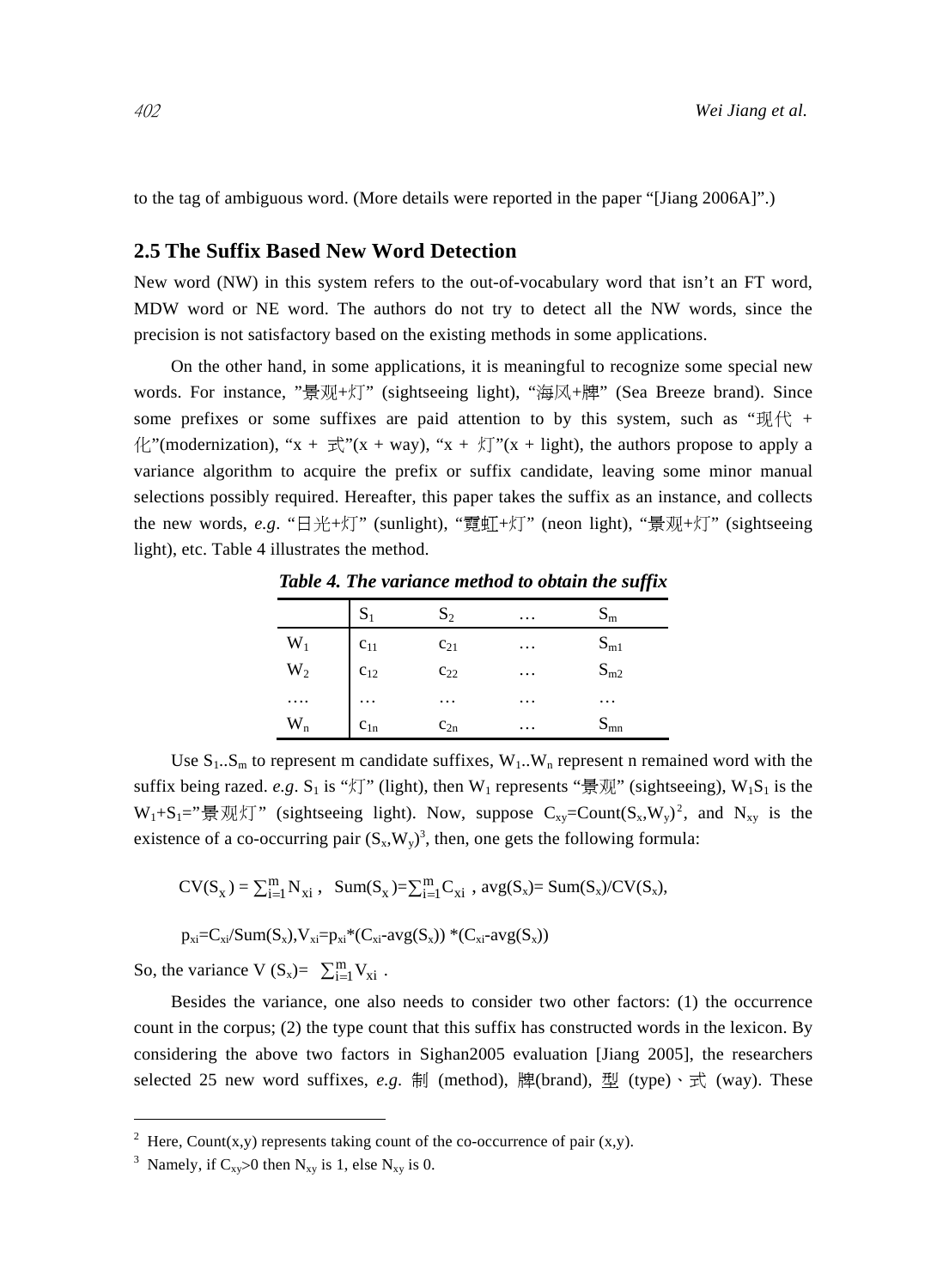suffixes also seem to be useful in the Information Retrieval task.

The detection process adopts the Local Maximum Entropy Model, and this process is similar to the NER module [Jiang 2007].

# **3. Named Entity Recognition**

Named Entity Recognition (NER) is one of the common message understanding tasks. The objective is to identify and categorize all members of certain categories of "proper names". In MUC-7, there are seven categories: person, organization, location, date, time, percentage, and monetary amount. Named Entities (NE) are broadly distributed in original texts from many domains. In this work, the authors only focus on those more difficult, yet commonly used categories: PER, LOC and ORG. Other NE, such as times and quantities can be recognized simply via Finite State Automata (Section 2.2), and do not need to be aided by a disambiguation algorithm (Section 2.4).

The extensive evaluation of NER systems in recent years (such as CoNLL-2002 and CoNLL-2003) indicates the best statistical systems are typically achieved by using a linear (or log-linear) classification algorithm, such as the Maximum Entropy model, together with a vast amount of carefully designed linguistic features. This still seems true at present in terms of statistics based methods.

In this section, the authors adopt the ME model, which is a linear (or log-linear) classification, to identify the Named Entities, and the focus will be on the utilization of the features [Jiang 2006C]. In addition, the authors propose to build double-layer fixing models to detect the Named Entities, which has also been reported in another paper [Jiang 2007].

The authors use  $w_i$  ( $i=0,1,...n$ ) to denote the input sequence, then every token  $w_i$  should be assigned a tag *ti*. B-I-O encoding, *e.g*., B-CPN, I-CPN as the beginning of Chinese person's name and the continued part of person's name, respectively, is adopted. Furthermore, in order to improve the ability of describing the rich tagging knowledge, part of the role tags [Zhang 2003] is appended, including the Named Entity prefix, suffix and infix. For example:

# ✔ 我/O 荣幸/O 地/O 拜访/B-PER PREFIX 孙/B-PER 桂/I-PER 平/I-PER 女士/B-PER\_SUFFIX (Note: It's my honor to visit Ms. Sun Gui-Ping.)

As there are distinct differences between a Chinese person's name and the translation of the person's name in terms of the person construction, the person name is divided into Chinese Person Name (CPN) and the Translation Person Name (FPN). In addition, the authors do not distinguish the type of infix, so the tag number for NER in this system is:  $4 * 4 + 1$  (O) + 1  $(INFIX) = 18.$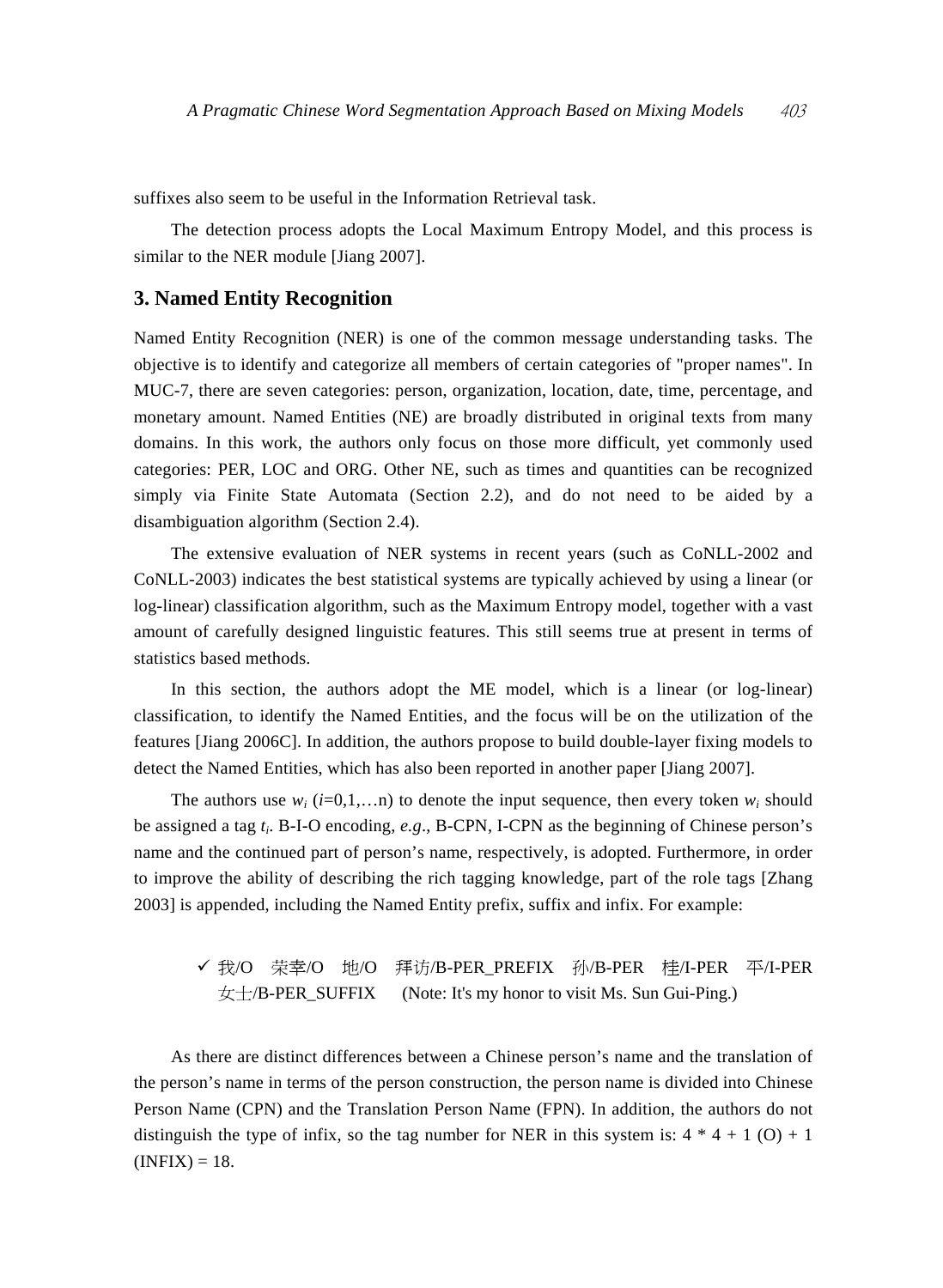# **3.1 The Context Features**

The "Ugly Duckling Theorem" has denoted that there is no generic feature extraction method suitable for all kinds of tasks. The basic feature template is shown in Table 5.

| Type              | <b>Feature Template</b>                               |
|-------------------|-------------------------------------------------------|
| one order feature | $W_{i-2}$ , $W_{i-1}$ , $W_i$ , $W_{i+1}$ , $W_{i+2}$ |
| two order feature | $W_{i-1}, W_{i-i+1}$                                  |
| NER tag feature   | $t_{i-1}$                                             |

*Table 5. Feature templates for Named Entity Recognition* 

In addition, in order to solve the unstable feature collection problem caused by having no delimiters to separate Chinese words, inspired by the term extraction in text classification, the authors construct a novel feature template of "word->tag" to extract the trigger features, which have a flexible distance between the two units [Jiang 2006C].

Mutual Information (MI) measures the interdependence between a trigger word and a NE type, being defined as:

$$
MI(W, C) = \log \frac{P(WAC)}{P(W) \times P(C)}
$$
\n(9)

where  $P(W)$  represents the probability of the trigger word, and  $P(C)$  is the probability of the corresponding NE category. However, this method does not consider the influence of lacking one point. In contrast, average mutual information (AMI) is defined as:

$$
AMI(W, C) = P(W, C) \log \frac{P(C|W)}{P(C)} + P(W, \overline{C}) \log \frac{P(C|W)}{P(\overline{C})} + P(\overline{W}, C) \log \frac{P(C|\overline{W})}{P(C)} + P(\overline{W}, \overline{C}) \log \frac{P(\overline{C}|\overline{W})}{P(\overline{C})}
$$
(10)

MI in fact is point wise information, while AMI can look like a Kullback-Leibler (KL) divergence:

$$
AMI(X,Y) = D(P(X,Y)||P(X) \times P(Y))
$$
\n(11)

Equation 11 measures the two different probability distributions between  $P(X, Y)$  and  $P(X) \times P(Y)$ . However, MI is only a point in the whole set of distributions.

Let m be the number of the possible categories count, the average mutual information is

$$
AMI_{avg}(W) = \sum_{i=1}^{m} P(C_i) \times AMI(W, C_i)
$$
\n(12)

or another optional formula adopted in this paper: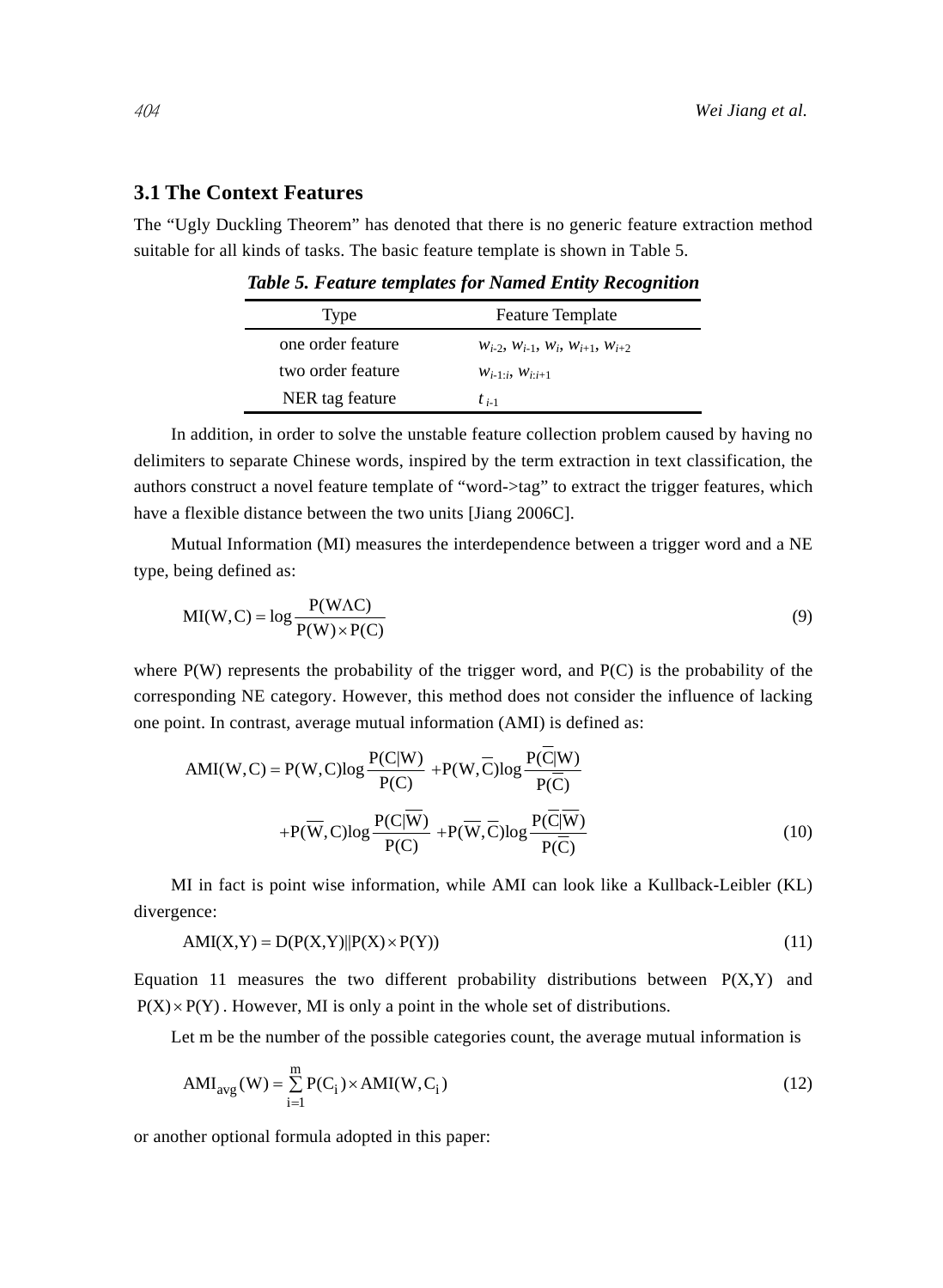$$
AMI_{max}(W) = MAX_{i=1}^{m} AMI(W, C_i)
$$
\n(13)

The authors select the top triggers with higher AMI value, and acquire the trigger words.

## **3.2 The Entity Features**

Besides context features, entity features are also very important in the NER task, such as the suffix of Location or Organization. The authors performed statistical analysis of foreign resources, including the corpora and the collected entity name on the Internet. The authors built 8 kinds of dictionaries:

| List Type      | Lexicon                   | Examples      |
|----------------|---------------------------|---------------|
| Word list      | Place lexicon             | 北京,纽约,马家沟     |
|                | Chinese surname           | 张,王,赵,欧阳      |
|                | Prefix of PER             | 老, 阿, 小       |
| String list    | Suffix of PLA             | 山, 湖, 寺, 台, 海 |
|                | Suffix of ORG             | 会,联盟,组织,局     |
|                | <b>Character for CPER</b> | 军、刚、浑、茵、倩     |
| Character list | <b>Character for FPER</b> | 科,曼,斯,娃,贝     |
|                | Rare character            | 滗. 胨. 薅       |

*Table 6. The resource dictionary for the Named Entity Recognition* 

Table 6 gives several kinds of resource dictionaries used in this system. Take the "Suffix of ORG" as an example, the suffix "局", "组织" is a good hint to detect the Organization Name, so the authors collected them into a "Suffix of ORG" dictionary. When used in the Maximum Entropy Model, this dictionary is used to judge the existing cases of the specified context feature.

# **3.3 The Feature Extension**

Feature extension is used to overcome the sparse data problem and to increase robustness. In addition, semantic and pragmatic knowledge is useful in language processing, *e.g*., if one knows "教授" (professor) is a good hint to label a person's name, the similar words {老师 teacher), 助教(assistant), 讲师(lecturer)}, should have the same effect. So, one can build a semantic class by combining word clusters and using a thesaurus.

A vector for word *w* is derived from the close neighbors of *w* in the corpus. Close neighbors are all words that co-occur with *w* in a sentence or a larger context. The entry for word *v* in the vector for *w* records the number of times that word *v* occurs close to *w* in the corpus. The authors refer this vector space to as Word Space.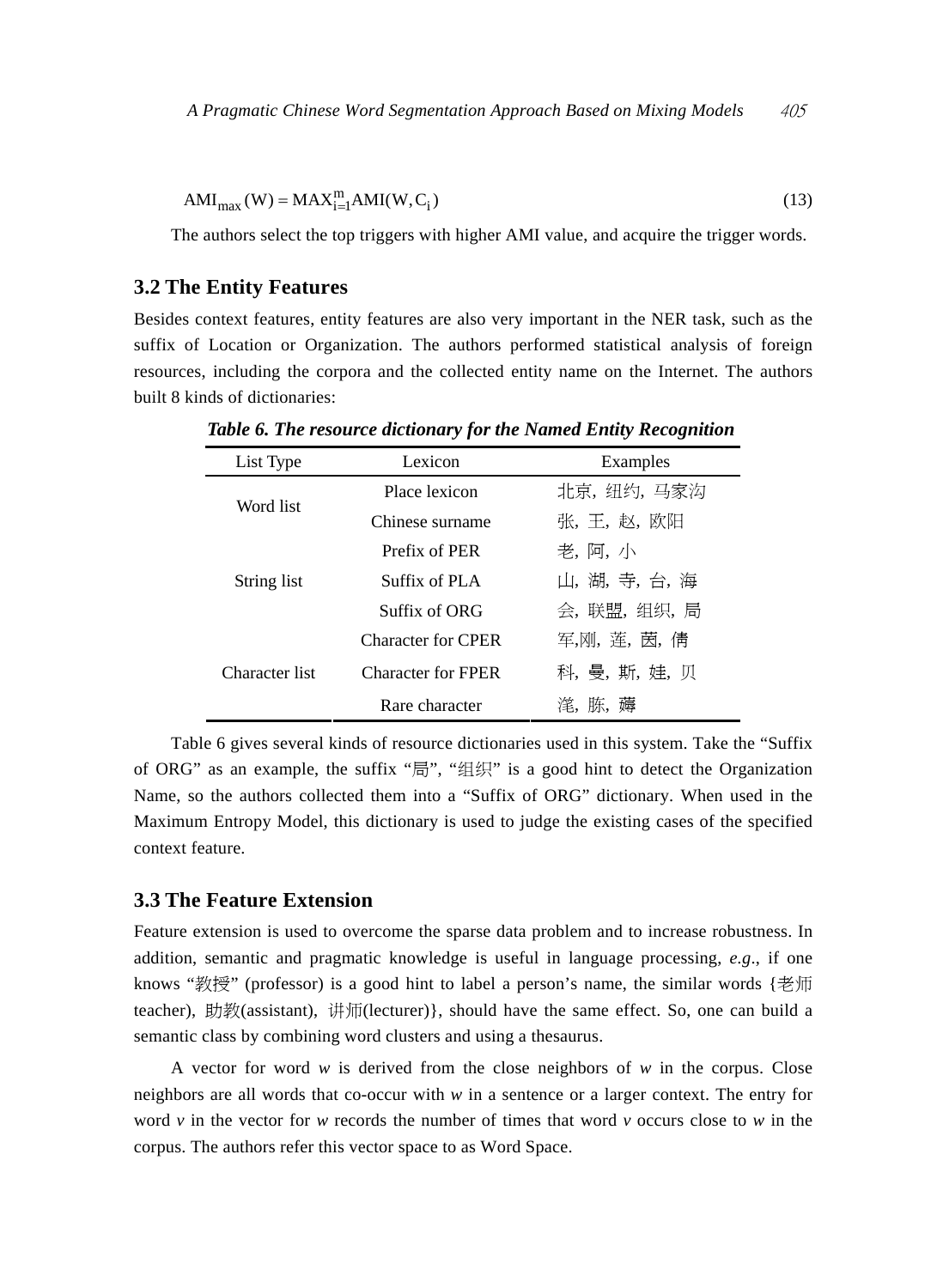Figure 4 gives a schematic example of two words being represented in a two-dimensional space. This vector representation captures the typical topic or subject matter of a word. By looking at the amount of overlap between two vectors, one can roughly determine how closely they are related semantically. This is because related meanings are often expressed by similar sets of words. Semantically related words will, therefore, co-occur with similar neighbors and their vectors will have considerable overlap.



*Figure 4. A demonstration of word vectors* 

The authors combine the basic semantic word in a thesaurus -- HOWNET2005 -- with the TF-IDF algorithm [Zhao 2005B], and use a frequency cutoff to select the 2000 words to serve as the dimensions of Word Space. Compared with the traditional TF-IDF method, this method increases the taxonomical information, so this method can give a better measure of the word similarity.

After constructing word vectors, the similarity can be measured by the cosine between two vectors. The cosine is equivalent to the normalized correlation coefficient:

$$
corr(\vec{v}, \vec{w}) = \frac{\sum_{i=1}^{N} v_i w_i}{\sqrt{\sum_{i=1}^{N} v_i^2 \sum_{i=1}^{N} w_i^2}}
$$
(14)

The word cluster algorithm in the word vectors is used to measure the similarity by totaling the pragmatic knowledge from the corpora.

# **4. Evaluation and Discussion**

The authors evaluated the system with two kinds of corpora: 1) The corpora in the International Chinese Word Segmentation Bakeoff; 2) The prior six-month corpora of Peoples' Daily (China) in 1998, which came from Peking University, and have been annotated with lexical tags, including word segmentation, POS tagging, and Named Entity Recognition tags.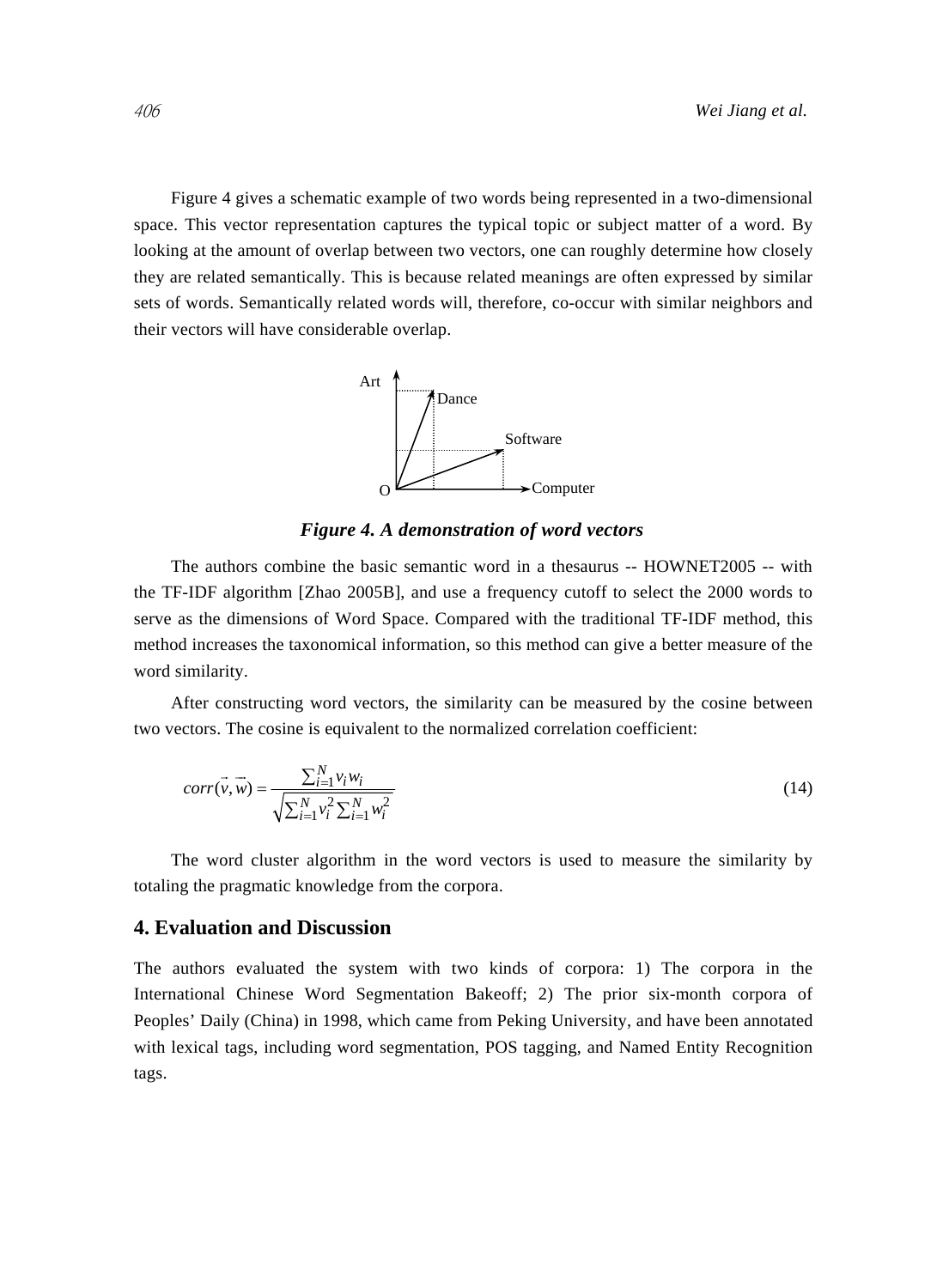### **4.1 The International Chinese Word Segmentation Bakeoff**

This system participated in the Second International Chinese Word Segmentation Bakeoff (SIGHAN-2005) held in 2005, and also participated in SIGHAN-2006.

The performance of ELUS in the SIGHAN-2005 bakeoff is presented in Table 7 and Table 8 respectively, in terms of Recall (R), Precision (P) and F score in percentages. The score software is standard and open by SIGHAN.

| <b>Closed</b> | R    | P    | F    | <b>OOV</b> | $\mathbf{R}_{\text{nov}}$ | $R_{iv}$ |
|---------------|------|------|------|------------|---------------------------|----------|
| PKU           | 95.4 | 92.7 | 94.1 | 5.8        | 51.8                      | 98.1     |
| <b>MSR</b>    | 97.3 | 94.5 | 95.9 | 2.6        | 32.3                      | 99.1     |
| <b>CITYU</b>  | 93.4 | 86.5 | 89.8 | 7.4        | 24.8                      | 98.9     |
| AS            | 94.3 | 89.5 | 91.8 | 4.3        | 13.7                      | 97.9     |

*Table 7. Closed test, in percentages (%)* 

This system has good performance in terms of F-measure in the simplified Chinese open test, including the PKU and MSR open tests. In addition, its In-vocabulary word (IV, namely, Lexical words) identification performance is remarkable, ranging from 97.7% to 99.1%, standing at the top or near the top in all the tests in which it has participated.

| <b>Open</b>  | R    | P    | F    | <b>OOV</b> | $\mathbf{R}_{\text{now}}$ | $\mathbf{R}_{\mathbf{iv}}$ |
|--------------|------|------|------|------------|---------------------------|----------------------------|
| <b>PKU</b>   | 96.8 | 96.6 | 96.7 | 5.8        | 82.6                      | 97.7                       |
| <b>MSR</b>   | 98.0 | 96.5 | 97.2 | 2.6        | 59.0                      | 99.0                       |
| <b>CITYU</b> | 94.6 | 89.8 | 92.2 | 7.4        | 41.7                      | 98.9                       |
| AS           | 95.2 | 92.0 | 93.6 | 4.3        | 35.4                      | 97.9                       |

*Table 8. Open test, in percentages (%)* 

This good performance in the  $R_{iv}$  is due to the class-based Trigram, Absolute Discount Smoothing and Word Disambiguation module with the rough rule features. In this bakeoff, the Name Entity Recognition is a two layer mixing approach, which is reported in detail in a previous paper [Jiang 2007]. The Maximum Entropy Model in the mixing method is similar to that found in Section 3.

The performance of this system in the SIGHAN-2006 bakeoff is presented in Table 9.

| Table 9. MSRA test in SIGHAN2006 (%) |      |      |      |            |               |                          |
|--------------------------------------|------|------|------|------------|---------------|--------------------------|
| <b>MSRA</b>                          | ĸ    |      | F    | <b>OOV</b> | $R_{\rm nov}$ | $\mathbf{R}_{\text{iv}}$ |
| Close                                | 96.3 | 91.8 | 94.0 | 3.4        | 17.5          | 99.1                     |
| Open                                 | 97.7 | 96.0 | 96.8 | 34         | 62.4          | 98.9                     |

The system has good performance in terms of  $R_{iv}$  measure. The  $R_{iv}$  measure in a closed test and in an open test was 99.1% and 98.9%, respectively. This good performance is due to a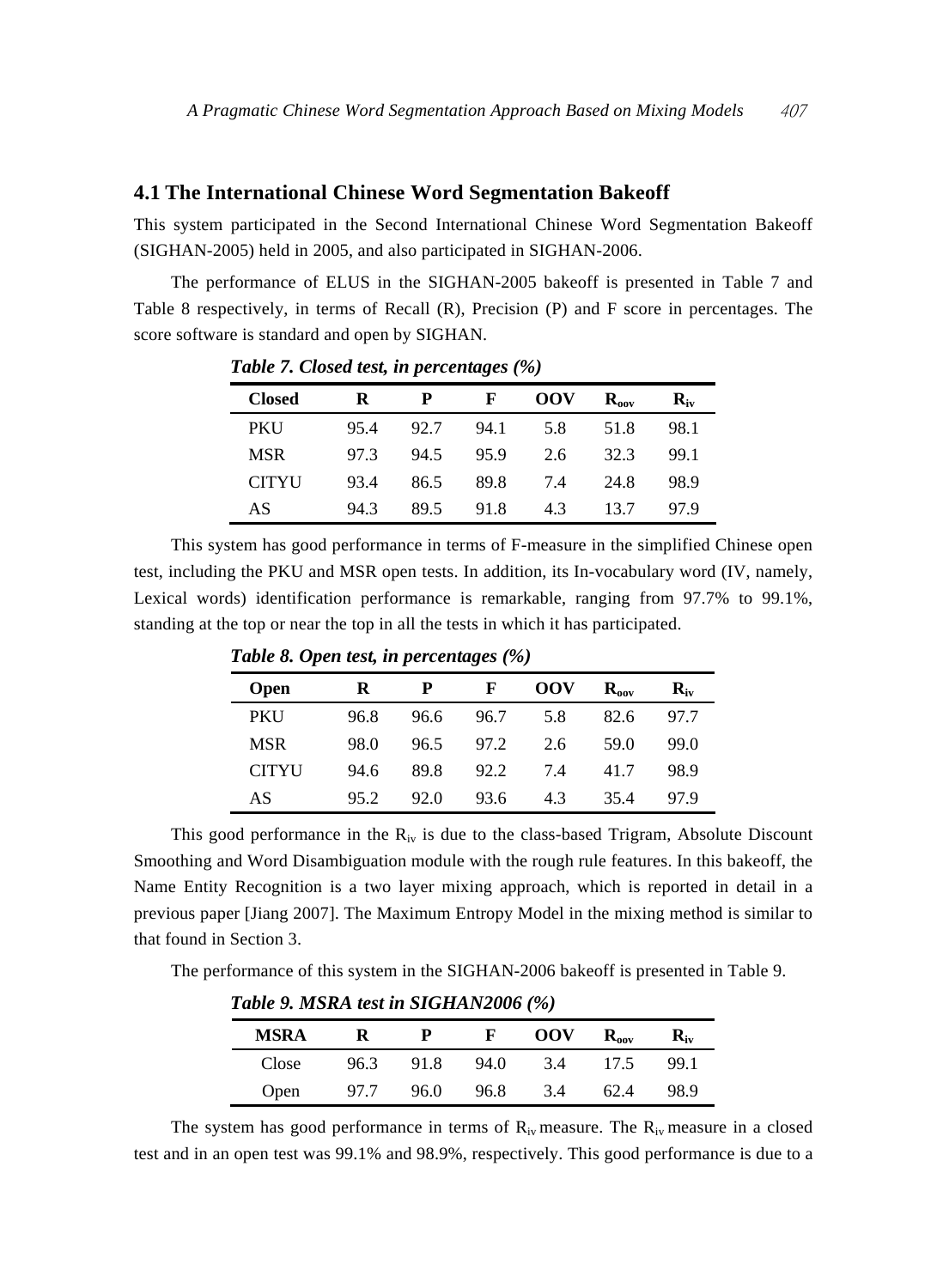class-based Trigram with the Absolute Smoothing and Word Disambiguation algorithm.

In this system, the following reasons illustrate why the open test had better performance than the closed test:

(1) Named Entity Recognition module is added into the open test system. And Named Entities, including PER, LOC, ORG, occupy the most of the out-of-vocabulary words.

(2) The system of closed test can only use the dictionary that is collected from the given training corpus, while the system of open test can use a better dictionary, which includes the words that exist in MSRA training corpus in SIGHAN-2005. As is known, the dictionary is one of the important factors that affects the performance, because the LW candidates in the word lattice are generated from the dictionary.

As for the dictionary, the authors compare the two collections in SIGHAN-2005 and SIGHAN2006, and in evaluating the SIGHAN-2005 MSRA closed test. There are less training sentences in SIGHAN-2006. As a result, there is at least a 1.2% performance decrease. So, this result indicates that the dictionary can have an important impact in a system.

## **4.2 The Detailed Evaluation of the System**

In this section, some detailed evaluation results are presented. The authors mainly focus on two difficult sub-tasks in the word segmentation task, namely disambiguation and Named Entity Recognition. The measurements in the following experiments include: the precision  $P =$ the right count / the model count, the recall rate  $R =$  the right count / the corpus count, and F-measure =  $(2 * P * R) / (P + R)$ .

| Ambiguity | <b>Type</b> | Train<br>Count | Test<br>Count | MЕ<br>Precision | RS model<br>Precision |  |
|-----------|-------------|----------------|---------------|-----------------|-----------------------|--|
| 才能        | 才能          | 704            | 190           | 90%             |                       |  |
|           | 才能          | 7612           | 300           |                 | 93%                   |  |
| 不要        | 不要          | 1421           | 150           |                 | 95%                   |  |
|           | 不/要         | 497            | 80            | 91%             |                       |  |
|           | 从小学         | 170            | 40            |                 | 91%                   |  |
| 从小学       | 从小学         | 260            | 70            | 88%             |                       |  |
| 将来        | 将来          | 1200           | 200           |                 |                       |  |
|           | 将/来         | 35             | 10            | 92%             | 97%                   |  |
| 个人        | 个人          | 1016           | 150           | 89%             | 94%                   |  |
|           | 个/人         | 819            | 120           |                 |                       |  |

*Table 10. The comparison experiment for some ambiguities*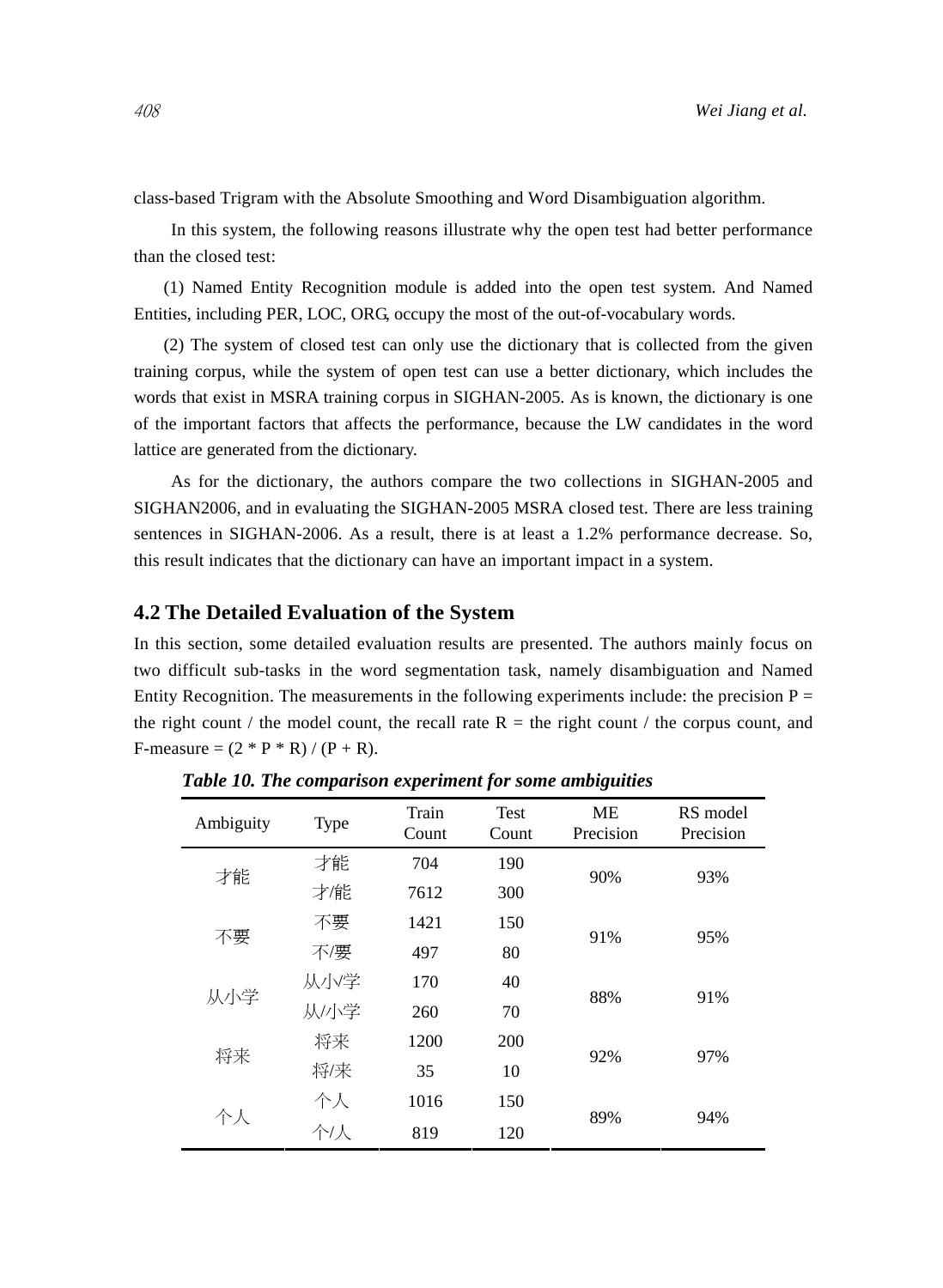The authors firstly evaluate the disambiguation performance. Training was done with the preceding five month's Corpus of the People's Daily Newspaper, 1998, including 664,805 sentences, and the test corpus was the sixth month corpus, including 136,647 sentences. The authors applied the Rough Set (RS) theory to extract the rough rule features, and fused this theory into the Maximum Entropy Model. The basic feature templates are the  $w_{i-2}$ ,  $w_{i-1}$ ,  $w_i$ ,  $w_{i+1}$ ,  $w_{i+2}$ , furthermore, the rough rule features were fused into the ME disambiguation model [Jiang] 2006A], the results are shown in Table 10.

Table 10 demonstrates that RS model may achieve improvement over the baseline ME model. There are at least two main advantages in the proposed method: 1) As a conditional probabilistic model, ME can be fused to more effective features, which relaxes the features independent assumption that is suffered from by the N-Gram model; 2) The authors apply the rough set theory to extract complicated and long distance features. Due to how more effective features are utilized, the new method overcomes the sparse data problem to a certain extent.

Now, the authors evaluate the second group of difficult sub-tasks, namely, the NER module. The experimental corpora also came from the Chinese People's Daily Newspaper in the first half-year of 1998. The overview of the entity distribution is shown in Table 11.

| Tuble II, The enthy also wallon in I copie's Dully |            |            |        |        |  |  |
|----------------------------------------------------|------------|------------|--------|--------|--|--|
| Named Entity                                       | <b>CPN</b> | <b>FPN</b> | LOC    | ORG    |  |  |
| By entities                                        | 27.54%     | 8.86%      | 41.53% | 22.07% |  |  |
| By corpus                                          | 1.29%      | 0.41%      | 1.94%  | 1.03%  |  |  |
| Occur Count                                        | 92941      | 29912      | 140162 | 74483  |  |  |

*Table 11. The entity distribution in People's Daily* 

Figure 5 shows that the distribution of the entities complies with the Zipf's law. As a result, the entities exhibit the sparse property; thereby bringing trouble to the model.



*Figure 5. The entities that exhibit Zipf's law*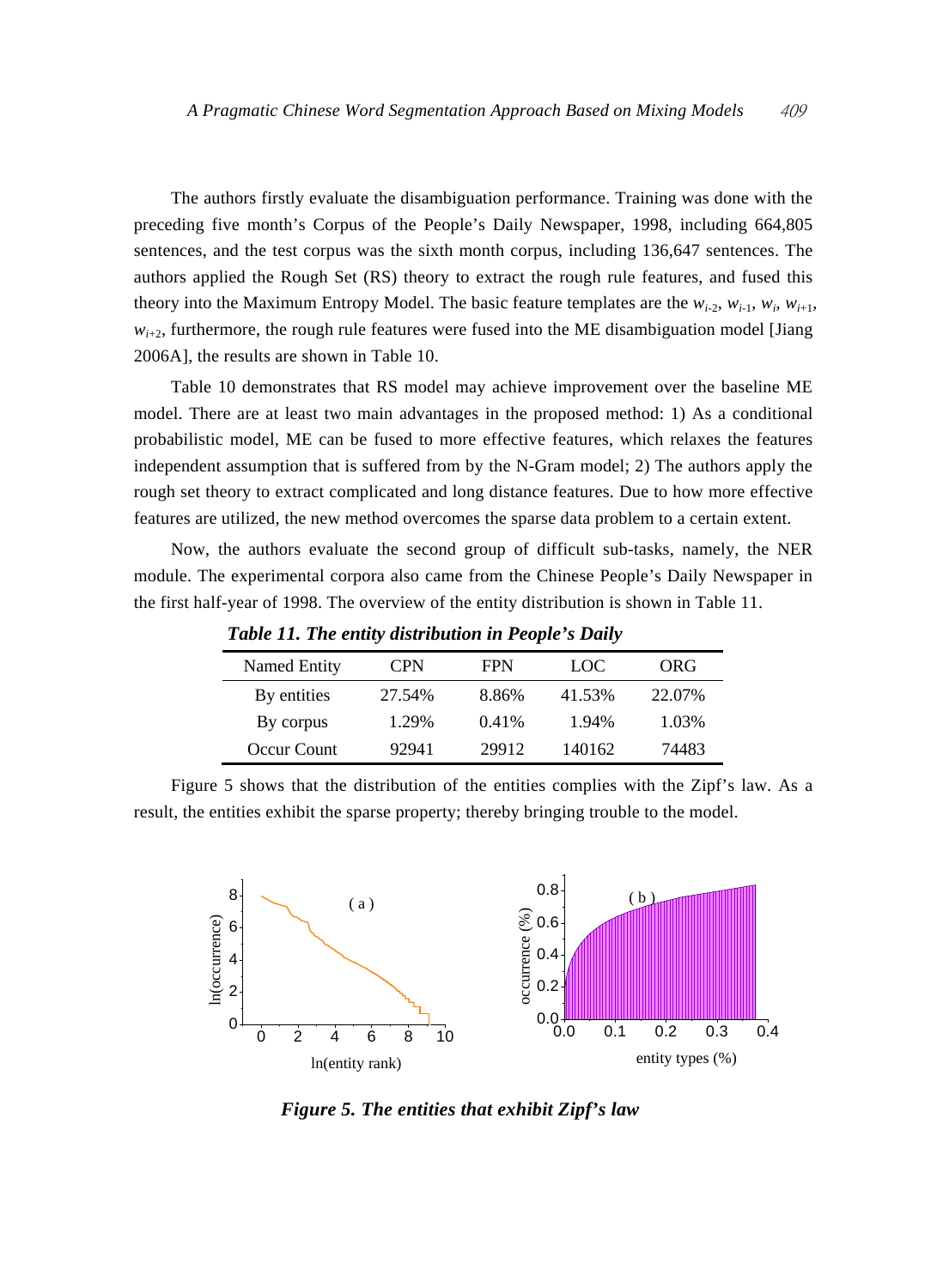The authors compared several Named Entity Recognition Models, and Table 12 gives the evaluation result. The baseline result is obtained by selecting the NER tag that is most frequently associated with the current word. The authors add several tags in the tag set (Called adding "role"), including the entity prefix, infix and suffix. These tags are used to enhance the ability of the context repetition. In this experiment, HMM is one order model, and ME, CRF use the feature template: $W_{-2}$ , $W_{-1}$ , $W_0$ , $W_1$ , $W_2$ , $W_{-1:0}$ , $W_{0:1}$ , $T_{-1}$ .

Table 12 indicates that the ME + Role has achieved the best performance. Compared with Hidden Markov Model (HMM), ME can fuse more context features.

| Model        | Precision | Recall | F-measure |
|--------------|-----------|--------|-----------|
| BaseLine     | 68.99%    | 73.54% | 71.19%    |
| <b>HMM</b>   | 79.20%    | 79.96% | 79.58%    |
| МE           | 84.77%    | 83.23% | 83.99%    |
| $HMM + Role$ | 83.68%    | 85.20% | 84.43%    |
| $ME + Role$  | 87.95%    | 84.62% | 86.25%    |

*Table 12. The comparison of several NER models* 

| Pair            | AMI      |      | MI    |      |  |
|-----------------|----------|------|-------|------|--|
|                 | Value    | Rank | Value | Rank |  |
| 同志 CPN          | $3.9e-4$ | 6    | 2.71  | 144  |  |
| 说<br><b>CPN</b> | $2.3e-4$ | 11   | 1.85  | 885  |  |
| 主任 ORG          | $1.2e-4$ | 23   | 2.63  | 181  |  |
| 会见 CPN          | $1.1e-4$ | 27   | 2.43  | 269  |  |
| 举行 LOC          | $9.5e-5$ | 34   | 1.61  | 1279 |  |
| 北部 LOC          | $3.9e-5$ | 80   | 2.45  | 271  |  |
| 会议 ORG          | $3.8e-5$ | 83   | 1.39  | 1650 |  |
| 教授 CPN          | $3.1e-5$ | 96   | 2.21  | 463  |  |

*Table 13. Trigger pairs draw from corpus* 

In another experiment, the authors selected the pairs using two methods, one is to filter by the threshold, such as AMI>0.001, the other method is to select the top pair after ranking the pair in descending order, *e.g*. selecting the top 500 pairs, having the maximum value. The partial pairs are shown in Table 13, including the MI, AMI value and their rank.

Then, the trigger features were collected, respectively, from above corpora. Taking AMI as an example, after being put in descending order, the top 500 features were selected. Table 14 shows the compared performance with trigger selected by AMI.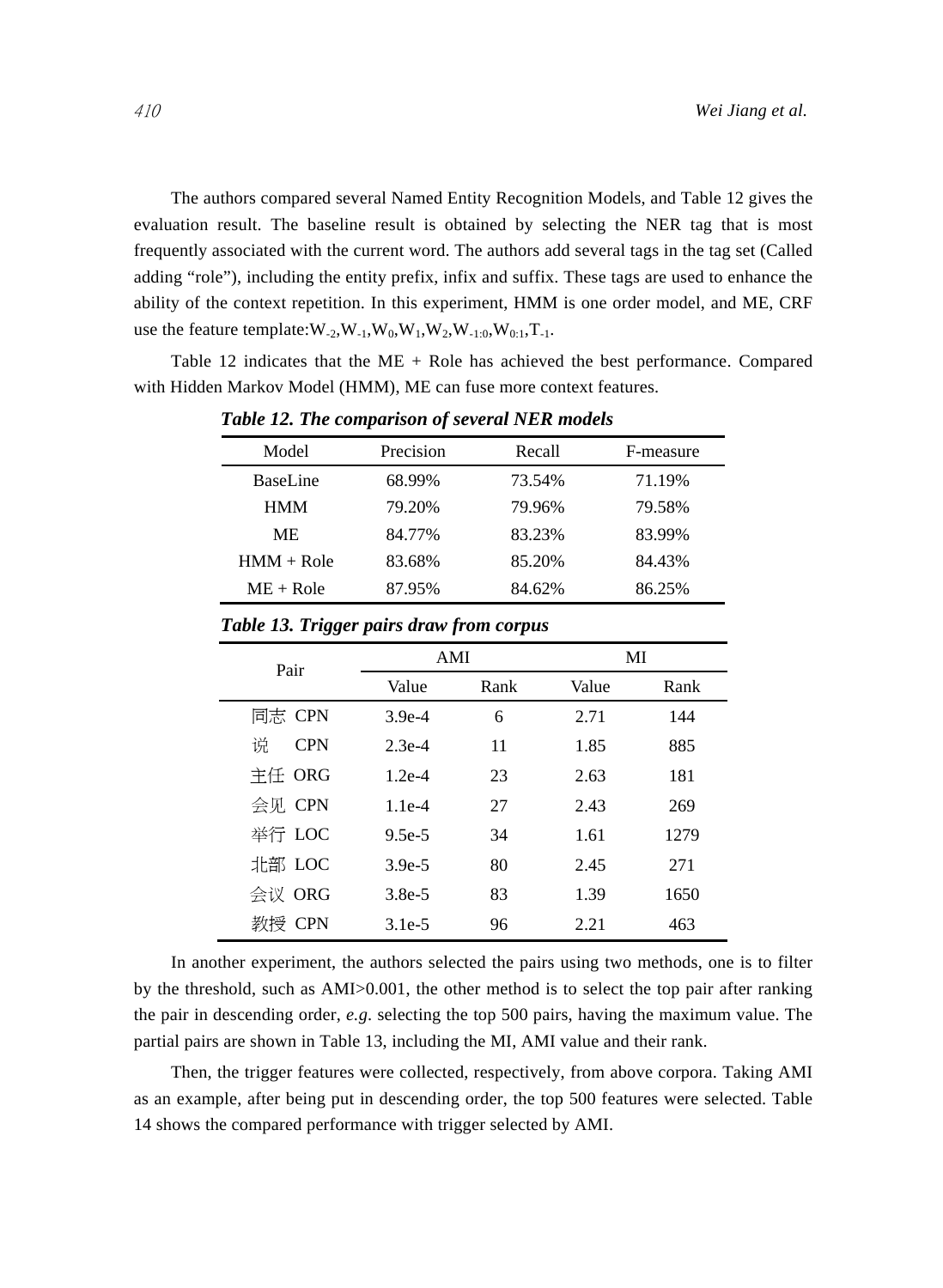| Entity type | ME(%) |       |       | $ME+AMI(\%)$ |       |       |
|-------------|-------|-------|-------|--------------|-------|-------|
|             | P     | R     | F     | P            | R     | F     |
| <b>CPN</b>  | 84.54 | 77.71 | 80.98 | 86.36        | 82.41 | 84.34 |
| <b>FPN</b>  | 73.27 | 53.21 | 61.65 | 78.50        | 56.90 | 65.97 |
| LOC         | 86.95 | 76.53 | 81.41 | 87.57        | 77.62 | 82.30 |
| ORG         | 74.87 | 55.29 | 63.61 | 74.08        | 60.95 | 66.88 |
| Overall     | 82.81 | 69.74 | 75.71 | 83.60        | 72 97 | 77 92 |

*Table 14. The performance with AMI trigger* 

Table 14 gives the detailed comparison between ME and ME with AMI trigger features. The overall improvement is 2.21% in terms of F-measure. Another experiment is done to compare ME with  $ME + MI$  model trained by five month corpora. The result is exhibited in Figure 6.



*Figure 6. The comparison about MI in F-measure* 

The effectiveness of the proposed method has been confirmed. A similar result is also achieved for the IG approach. Experimental results show that the new method is more efficient.

In the last part of this section, the authors evaluate the word cluster performance. The word vectors method is performed in the large-scale corpora, in the 1998 and 2000 People's Daily Newspaper, the window of size  $k = 8$  being used in this experiment.

The hierarchical cluster analysis or other cluster analysis methods can be used to obtain the word cluster result. Table 15 demonstrates the proximity matrix, and Figure 7 gives its corresponding hierarchical cluster result. The authors used a synonym dictionary "Word Forest of The Synonym" to reduce the cluster space and increase prior knowledge. For instance, there are about 63 synonyms to the word "教授" (professor).

Though it is helpful to build the word classes for the NER task by combining the word cluster and the thesaurus, some manual correction is also needed, because the linguistic phenomenon is too complicated, therefore making it impossible to acquire all the perfect word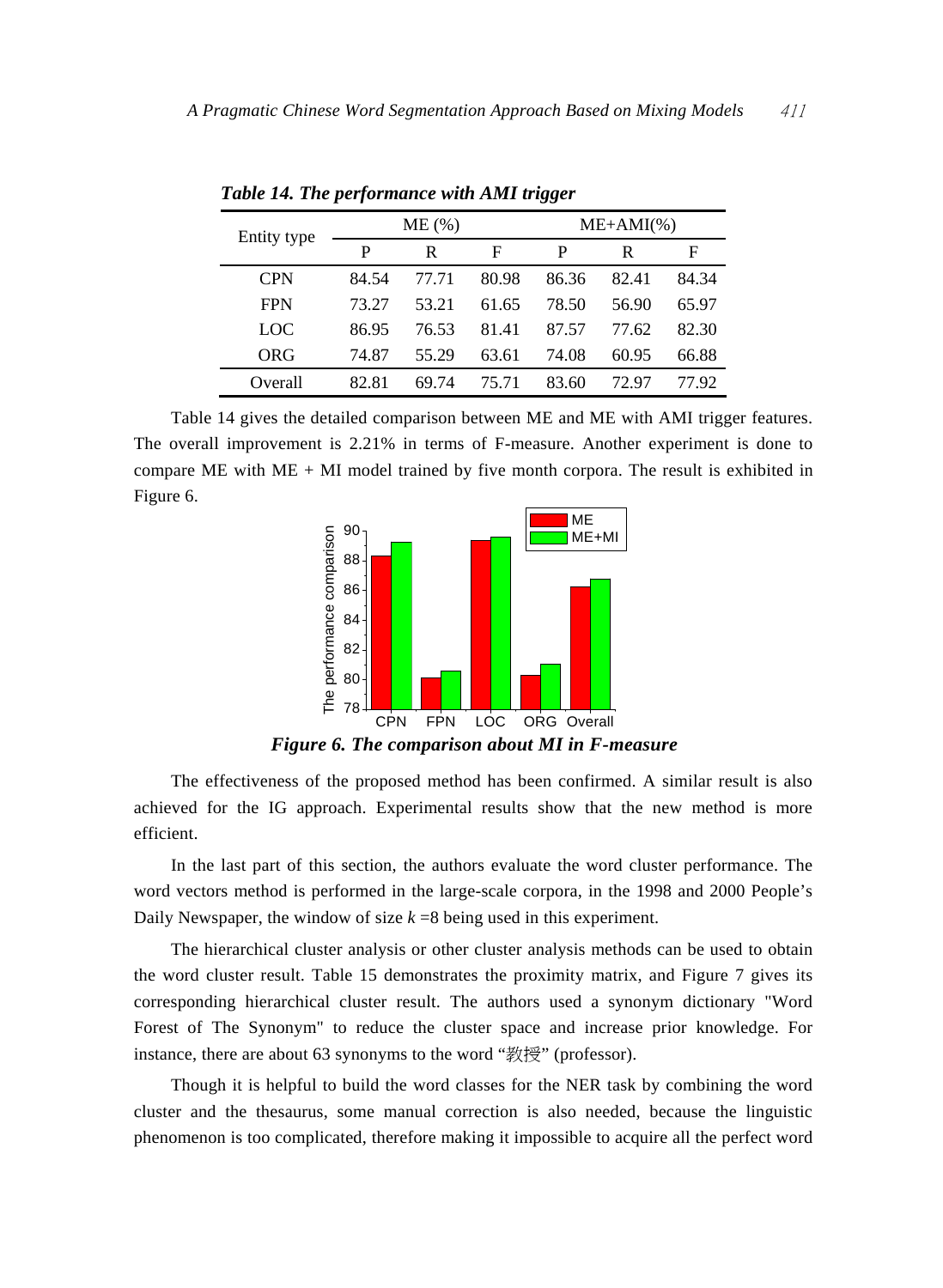| Case                                                                                           | Cosine of Vectors of Values |       |       |       |       |       |
|------------------------------------------------------------------------------------------------|-----------------------------|-------|-------|-------|-------|-------|
|                                                                                                | 学生                          | 教授    | 副教授   | 导师    | 大学生   | 中学生   |
| 学生                                                                                             | 1.000                       | .352  | .280  | .288  | .433  | .331  |
| 教授                                                                                             | .352                        | 1.000 | .722  | .815  | .310  | .174  |
| 副教授                                                                                            | .280                        | .722  | 1.000 | .641  | .216  | .136  |
| 导师                                                                                             | .288                        | .815  | .641  | 1.000 | .226  | .139  |
| 大学生                                                                                            | .433                        | .310  | .216  | .226  | 1.000 | .674  |
| 中学生                                                                                            | .331                        | .174  | .136  | .139  | .674  | 1.000 |
| Professor<br>Tutor<br>Associate professor<br>Undergraduate<br>Middle school student<br>Student |                             |       |       |       |       |       |

classes by only making statistical analysis of some corpora.

*Table 15. The proximity matrix4*

*Figure 7. The demonstration about hierarchical cluster* 

Based on the analysis of the errors, one finds that the sparse data problem is the main problem [Jiang 2006A; Jiang 2007]. In this paper, the authors apply the Smoothing Algorithm, Word Cluster Method, etc. to overcome the sparse data problem.

## **5. Conclusion**

 $\overline{a}$ 

A pragmatic Chinese word segmentation approach having balance between the precision, efficiency and model complication is described in this paper. The disambiguation and out-of-vocabulary detection are the two main difficulties found in the Word Segmentation task. Accordingly, a lot of work is done in order to improve the performance of the above two problems. The contributions of this research are:

1) Apply multiple models to build a word segmentation model, and a special sub-task can be effectively solved via an optimized language model.

2) The authors propose to apply Average Mutual Information, etc. to extract stable entity features, and also present a novel method to provide an auxiliary function in extending the

<sup>4</sup> 学生 student, 教授 professor, 副教授 associate professor, 导师 tutor, 大学生 undergraduate, 中 学生 middle school student.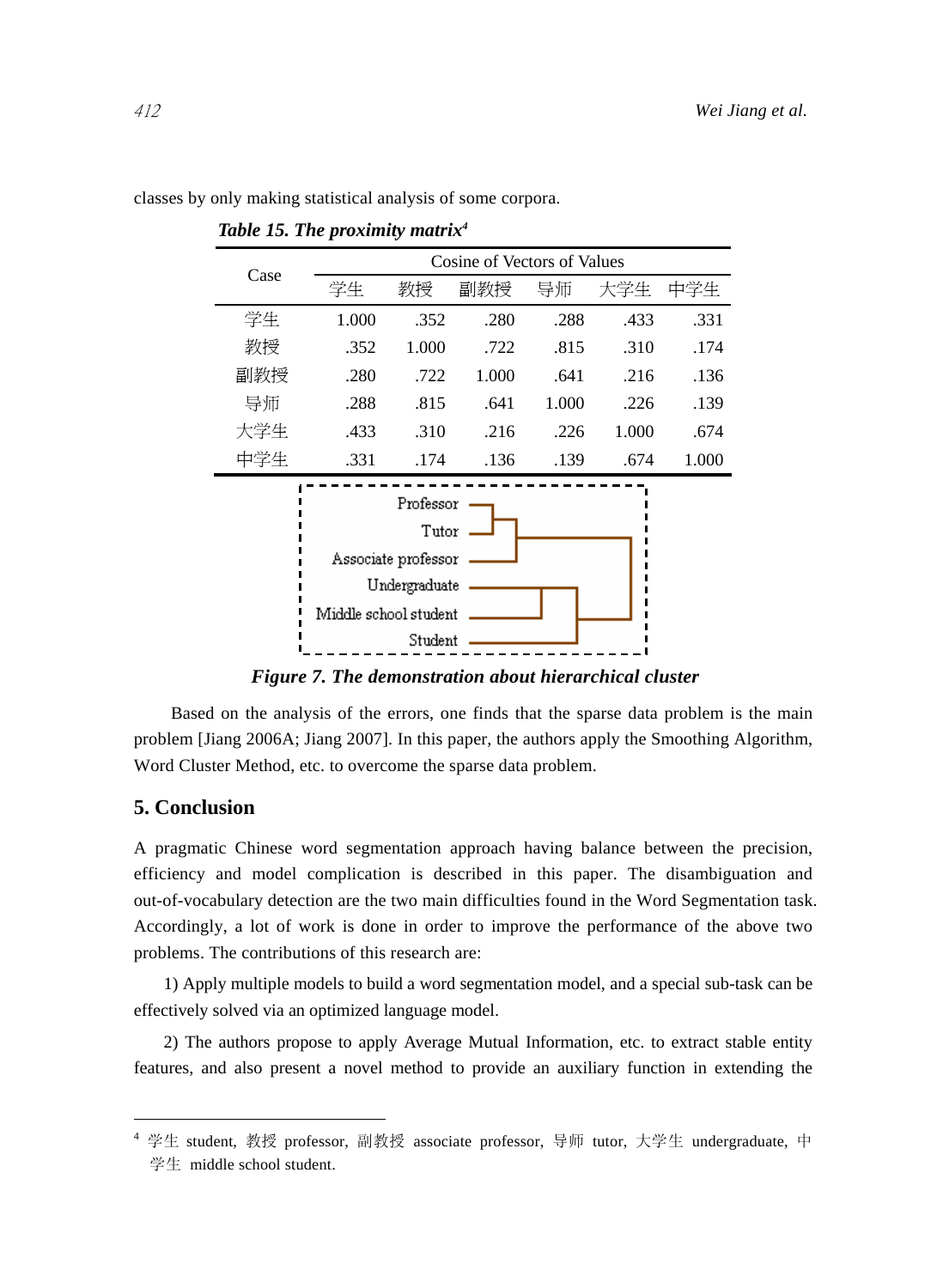features by combining the word cluster and the thesaurus.

3) Rough Set theory is present to extract the complicated features and the long distance features for the segmentation disambiguation and for the Named Entity Recognition.

The work in the future will concentrate on two sides: improving the NER performance and exploring New Word Detection Algorithm.

#### **Acknowledgements**

The authors thank Dr. Yan Zhao and Dr. Jian Zhao for their valuable suggestions in the proposed system. The authors also thank the members of the Natural Language Computing Group at School of Computer Science and Technology of the Harbin Institute of Technology. The authors especially thank the anonymous reviewers for their insightful comments and suggestions, based on which the paper has been improved.

# **References**

- Chen, S. F., and J. Goodman, "An empirical study of smoothing techniques for language modeling," *Computer Speech and Language*, 13(4) 1999, pp. 359-394.
- Cheng, K.-S., G. Young, K.-F Wong, "A study on word–based and integral-bit Chinese text compression algorithms," *Journal of the American Society for Information Science*, 50(3) 1999, pp. 218-228.
- Gao, J.-F., A.-D. Wu, M. Li, and C.-N. Huang, "Chinese word segmentation and named entity recognition: a pragmatic approach in Computational Linguistics," *Computational Linguistics*, 31(4) 2005, pp.531-574.
- Gao, J.-F., M. Li, A.-D. Wu, and C.-N. Huang, "Chinese Word Segmentation: A Pragmatic Approach," *Microsoft Research,Technical Report: MSR-TR-2004-123*, November 2004.
- Gao, J.-F., J. Goodman, M. Li, and K.-F. Lee, "Toward a unified approach to statistical language modeling for Chinese," *ACMTrans, Asian Language Information Process*, 1(1) 2002, pp. 3-33.
- Gao, J.-F., M. Li, and C.-N. Huang, "Improved source-channel model for Chinese word segmentation," *In the 41nd Annual Meeting of the Association for Computational Linguistics*, 2003, Sapporo, Japan, pp. 272-279.
- Hockenmaier, J., and C. Brew, "Error-driven Learning of Chinese word segmentation," *In the 12th Pacific Conference on Language and Information*, 1998, Singapore, pp. 218-229.
- Jiang, W., X.-L. Wang, Y. Guan, and J. Zhao, "Research on Chinese Lexical Analysis System by Fusing Multiple Knowledge Sources," *Chinese Journal of Computer*, January, 2007.
- Jiang, W., X.-L. Wang, Y. Guan, and G.-H. Liang, "Applying Rough Sets in Word Segmentation Disambiguation Based on Maximum Entropy Model," *Journal of Harbin Institute of Technology (New Series)*, 13(1) 2006A, pp. 94-98.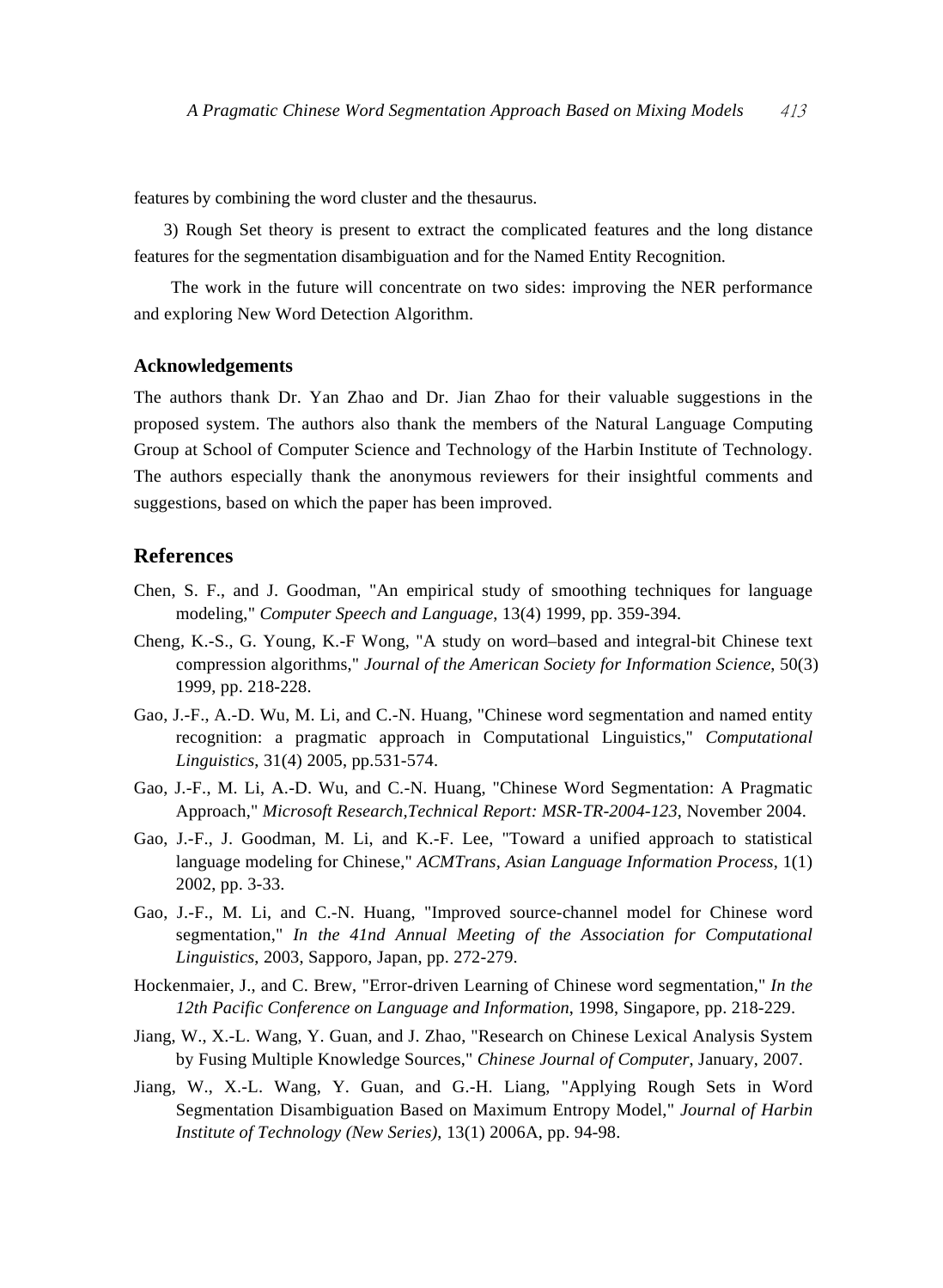- Jiang, W., J. Zhao, Y. Guan, and Z.-M. Xu, "Chinese Word Segmentation based on Mixing Model," *In The 4th SIGHAN Workshop*, 2005, Jeju Island, Korea, pp. 180-182.
- Jiang, W., Y. Guan, and X.-L. Wang, "A Pragmatic Chinese Word Segmentation System," *In proceedings of the Fifth SIGHAN Workshop on Chinese Language Processing*, 2006B, Sydney, pp. 189–192.
- Jiang, W., Y. Guan, and X.-L. Wang, "Improving Feature extraction in Named Entity Recognition based on Maximum Entropy Model," *In the 2006 International Conference on Machine Learning and Cybernetics (ICMLC2006)*, 2006C, China, pp. 2630-2635.
- Jiang, W., Y. Guan, and X.-L. Wang, "An Improved Unknown Word Recognition Model based on Multi-Knowledge Source Method," *In the 6th International Conference on Intelligent Systems Design and Applications (ISDA'06)*, vol 2, 2006D, China, pp. 825-830
- Liang, N.-Y., "automatic word segmentation in written Chinese and an auto match word segmentation system-CDWS," (in Chinese) *Journal of Chinese information processing*, 1(2), 1987, pp. 44-52.
- Palmer, D., "A trainable rule-based algorithm to word segmentation," *In proceedings of the 35th Annual Meeting of the Association of Computational Linguistics*, 1997, Madrid, Spain, pp. 321-328.
- Peng, F.-C., F.-F Feng, and A. McCallum, "Chinese segmentation and new word detection using conditional random fields," *In Proceedings of the 20th International Conference on Computational Linguistics (COLING 2004)*, 2004, Geneva, Switzerland, pp. 562-568.
- Peng, F.C., and D. Schuurmans, "A hierarchical EM approach to word segmentation," *In 6th Natural Language Processing Pacific Rim Symposium (NLPRS-2001)*, 2001, pp. 475-480.
- Schutze, H.. "Automatic word sense discrimination," *Computational Linguistics*, 24(1) 1998, pp. 97-123.
- Sproat, R. C. Shih, G. William, and N. Chang, "A Stochastic Finite-State Word-Segmentation Algorithm for Chinese," *Computational linguistics*, 22(3) 1996, pp. 377-404.
- Wu, A.-D., and Z.-X. Jiang, "Word Segmentation in Sentence Analysis," *In 1998 International Conference on Chinese Information Processin*g, 1998, Beijing, China, pp. 169-180.
- Xue, N.-W., and L.-B. Shen, "Chinese Word Segmentation as LMR Tagging," *In the Second SIGHAN Workshop on Chinese Language Processing*, 2003, Japan, pp. 176-179.
- Zhang, H.-P., Q. Liu, X.-Q. Cheng, H. Zhang, and H.-K. Yu, "Chinese Lexical Analysis Using Hierarchical Hidden Markov Model," In the *Second SIGHAN workshop affiliated with 4th ACL*, 2003, Sapporo Japan, pp. 63-70.
- Zhao, J., "Research on Conditional Probabilistic Model and Its Application in Chinese Named Entity Recognition," PhD thesis, *Harbin Institute of Technology, China*, 2006.
- Zhao, Y., "Research on Chinese Morpheme Analysis Based on Statistic Language Model," PhD thesis, *Harbin Institute of Technology, China*, 2005A.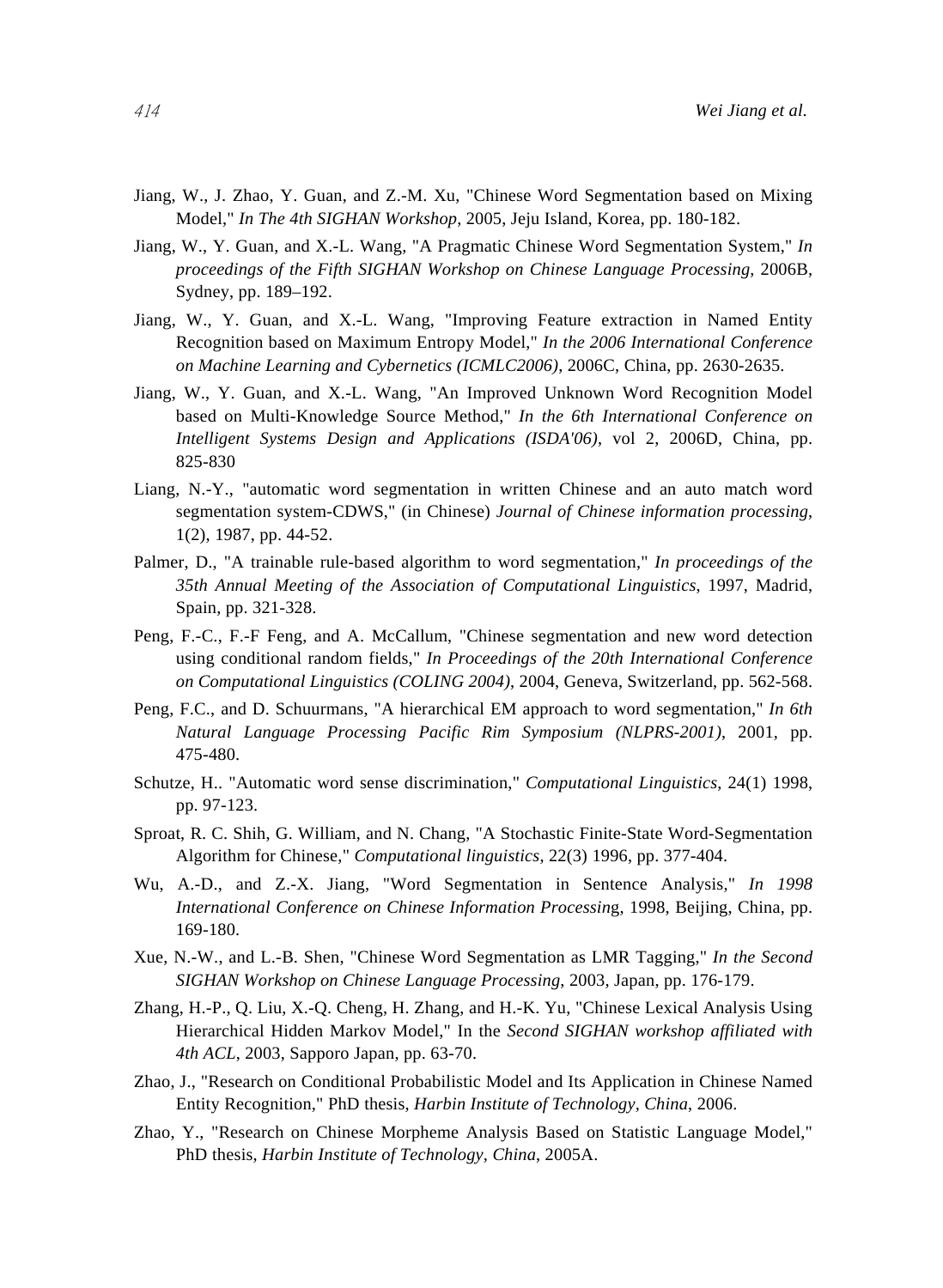Zhao, Y., X.-L. Wang, B.-Q. Liu, and Y. Guan, "Solution Strategies for Word Sense Problems Based On Vector Space Model and Maximum Entropy Model," (In Chinese), *Chinese High Technology Letters*, 15(1) 2005B, pp. 1-6.